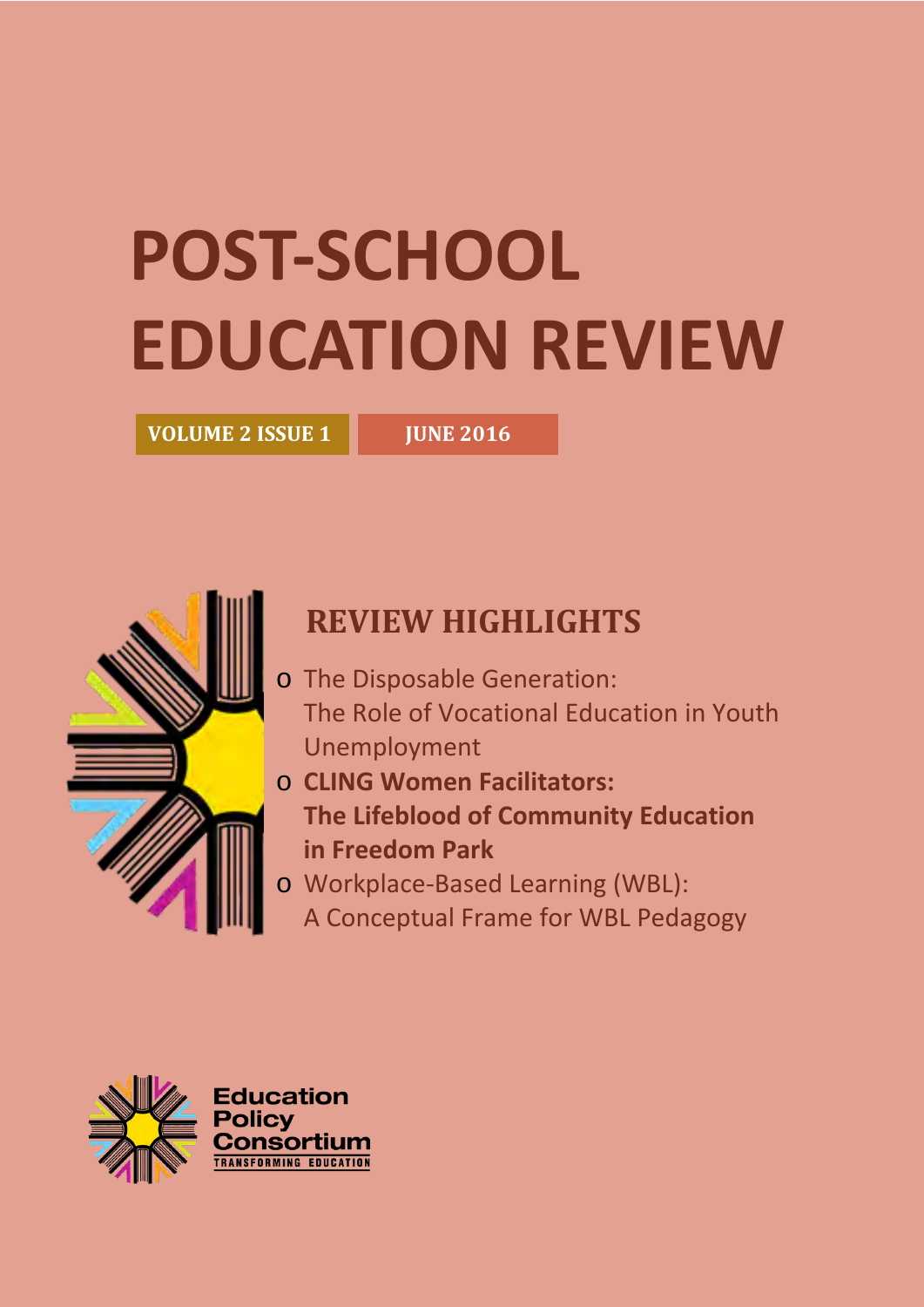### **CEPD**

The Centre for Education Policy Development

### **CERT**

The Centre for Education Rights and Transformation at the University of Johannesburg

### **CIPSET**

The Centre for Integrated Post-School Education and Training at the Nelson Mandela Metropolitan University

# **NMI**

The Nelson Mandela Institute for Rural Education and Development at the University of Fort Hare

# **REAL**

Researching Education and Labour at the University of the Witwatersrand

# **EPC**

The Education Policy Consortium has received support from the Department of Higher Education and Training (DHET)



Telephone: +27 11 482 3060

Email: [info@educationpolicyconsortium.org.za](mailto:info@educationpolicyconsortium.org.za) Website: www.educationpolicyconsortium.org.za





higher education & training Department:

**Higher Education and Training<br>REPUBLIC OF SOUTH AFRICA** 

This publication was produced with the financial assistance of the Department of Higher Education and Training (DHET). The views expressed in these publication are those of the authors. In quoting from this publication, readers are advised to attribute the source of the information to the author/s concerned and not to the Department.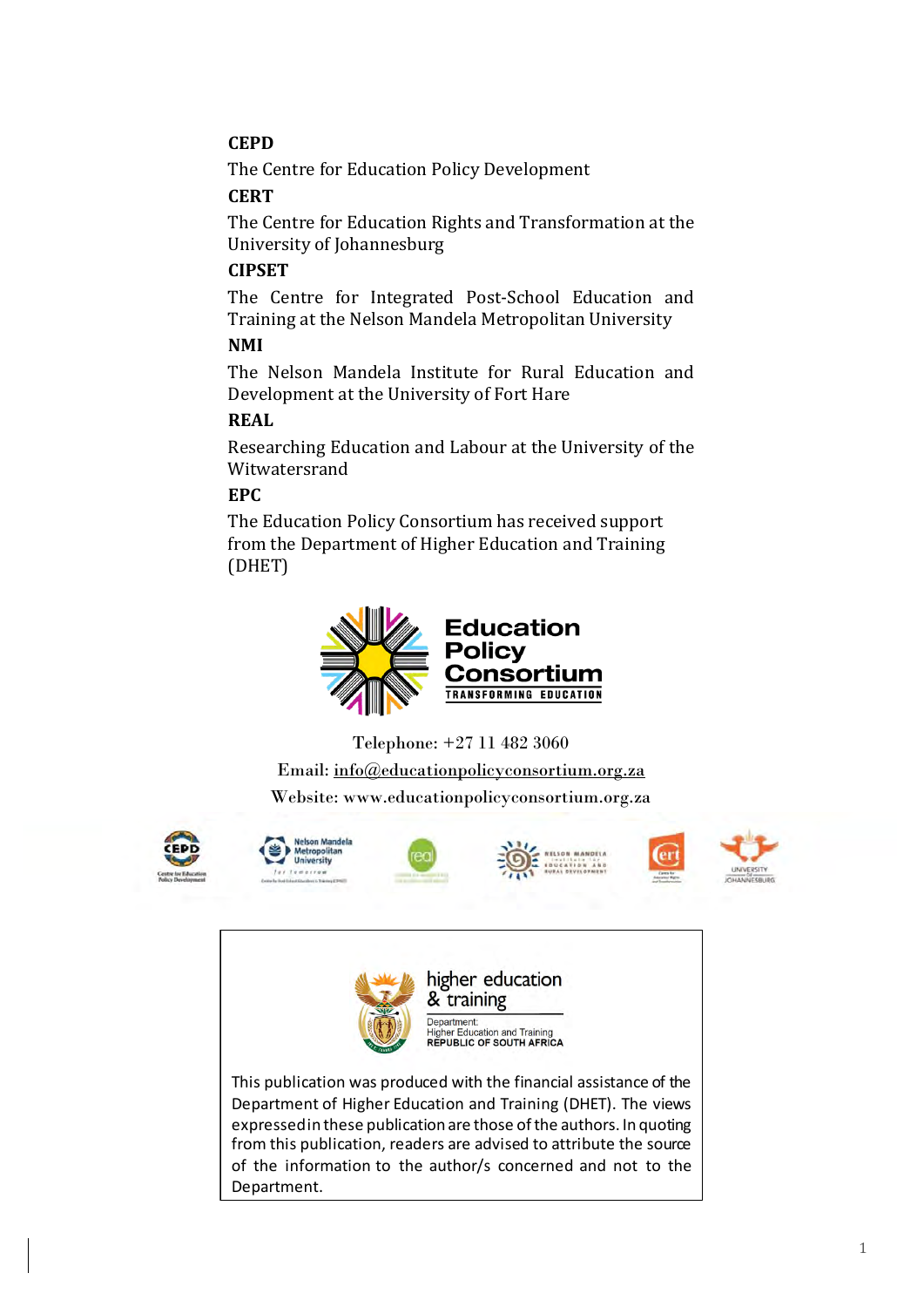# **Contents**

| Editorial                                                                                                                                   | 1              |
|---------------------------------------------------------------------------------------------------------------------------------------------|----------------|
| The Disposable Generation: The Role of Vocational Education in Youth<br>Unemployment                                                        | $\overline{2}$ |
| A call to action: Engaging poverty, inequality and unemployment & rethinking social<br>policy and post-school education in the Eastern Cape | 6              |
| Consensus and Contestations about Community Engaged Scholarship in Higher<br><b>Education Institutions in the South African Context</b>     | 10             |
| CLING Women Facilitators: The Lifeblood of Community Education in Freedom Park                                                              | 12             |
| Workplace-Based Learning (WBL): A Conceptual Frame for WBL Pedagogy                                                                         | 14             |
| On Things Falling                                                                                                                           | 15             |
| #FeesMustFall: A Counter Voice to the Dominant Discourse on Violence                                                                        | 16             |
| NSFAS, Fees Must Fall and the Struggle of the Working Class and the Poor in South<br><b>African Post-School Education</b>                   | 19             |
| Some thoughts on the purposes of education in society                                                                                       | 21             |
| <b>Book Review:</b><br>'The Universe of Science' by H. Levy                                                                                 | 23             |

Layout & design Mudney Halim (CERT)

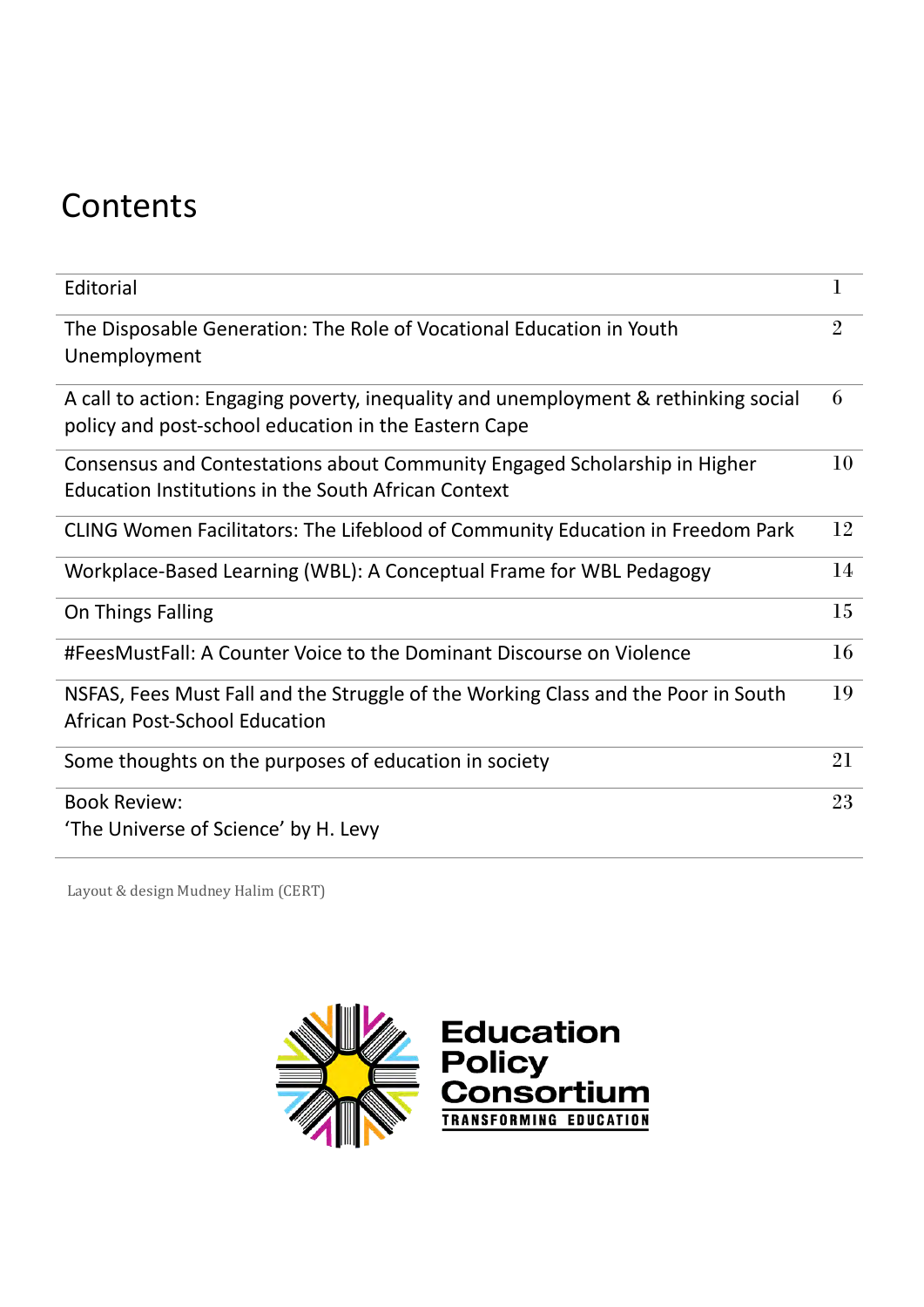# Editorial

This issue of the Review brings writings by some new researchers into view – once again representing a cadre of developing researchers and activists in the area of post-school education. These researchers and their colleagues are beginning to get to grips with the difficult issues of post-school education, wrestling with how to conceptualize and define the nature of post-school education both theoretically and for practice. Their contributions open up a perspective on how young researchers in particular could envisage their roles in this field of education and training.

There are also two contributions by Lesley Powell, the newly established Chair for Youth Unemployment, Employability and Empowerment, at the Centre for Integrated Post-Secondary Education and Training, Nelson Mandela Metropolitan University. The first of these provides a useful overview of the context in which post-school education finds itself, examines how vocational education is conceptualized in the dominant approaches of the day and provides a critique of its limitations. Dr Powell suggests an alternative approach to this poorly understood issue. Her contribution also tells us about how the work of the Chair will itself take forward these alternative conceptualisations of vocational issues in post-school education.

Powell's second article deals with an important regional workshop on the subject of poverty and inequality held at the Nelson Mandela University on 20 and 21 August 2015. The workshop sought to engender a call to action in engaging poverty, inequality and unemployment as well as rethinking social policy and post-school education in the Eastern Cape. In part this conference sought ideas and expressions of the potential for alternatives to the dominant systems which strangulate the possibilities for a more imaginative approach in the context of the ravages of unemployment and poverty – both of which are best understood against the background of the rampant inequality pervasive in South African society and globally.

Modiehi discusses the issue of community engagement. She argues why it is important as a 'space for the creation of oppositional discourse about the origins of knowledge' and explains how its uses in stimulating reasoned dialogue should be encouraged. She raises concerns about the 'traditional academic approaches' in relation to the challenges of societal development and in particular its pedagogical usefulness. Modeihi argues the case for 'a sense of responsibility towards society through the acquisition of the attribute of cultural tolerance in South Africa'. This article reinforces the importance of engaged research and practice central to much of the work done by the Education Policy Consortium (EPC).

Hukwe writes about the critically important role played by women in the organizing of community based educational activities despite the many barriers they face in doing such work. The obstacles they face are exacerbated in the context of limited resources and the perception that women educators are 'volunteers'. Hukwe compellingly demonstrates the critical value of this work in stimulating popular and community based agency enabling communities to take up issues which they regard as important and developing their autonomous capabilities while engaging critically with the challenges they face.

Blom examines the nature and limits of the DHET's policy framework on work-based learning (WBL). Her argument is that the potential for making such learning useful lies in recognizing its value as an educational practice. This practice should be regarded

as an explicit outcome of the WBL if it is to have any real educational value. Such an approach may not be directly instrumental in achieving the narrower 'economic and social expectations of growth and employment so evident in the discourse about WBL' because it is less concerned with the process of learning and more directed at the requirements of 'working'. Yet for her these are inseparable since work is 'a vehicle of learning' and requires a more resilient and textured view of the role of WBL as a necessary practice in learning and not simply as a tool for economic ends.

Musthan's article is a direct response to the call for academics to enter the fray regarding the phenomenon of 'institutional violence' witnessed during the events of 2015 when students throughout the nation raised critical issues about higher education. She sets out to provide a historically informed approach to the context in which issues of violence could be understood and especially to 'explain the conditions of those alienated by it'. Her argument is that unresponsive social systems which fail to recognize the fundamental nature of the demands made by students and their identities, 'autonomy, participation and security' lead inevitably to conflictual relations. She is critical of a perspective that relies on the 'simple equation: frustration leads to aggression and the potential for collective violence' and the idea that the violence will escalate because of 'unrealistic demands, negative emotions of anger, hate and fear, polarisation and negative stereotyping, morally outrageous collective behaviour, and the emergence of militant hostility.' Such an uncritical perspective ignores a number of prior and more fundamental formative conditions which when carefully examined provide meaningful explanations for the actions of students and their demands.

In this regard Khanyi Ngalo offers us a thoughtful poem that reflects on the events of 2015 that has fuelled his 'potent pen – the poet's spear and the bricks that follow …'

Khomotso Ntuli's article is based on empirical research undertaken by the Centre on Education Rights and Transformation (CERT) staff on the experience of young people in the Vaal and their difficulties in accessing higher education. Using the Fees Must Fall student and workers' struggles at the Vaal University of Technology (VUT) as the backdrop, Ntuli critiques the National Student Financial Aid Scheme (NSFAS) and addresses its inadequacies and limitations.

Once again the Review features a brief review of an interesting book - even one written as long ago as the 1930's, because of its continued relevance to aspects of the contemporary discussions about the purposes and value of scientific knowledge.

And the Review also carries a reprint of a statement about the value of education in society previously featured on the website of the Public Participation Education Network (PPEN). It seeks to engender a wider discussion about the purposes of education in society and could be usefully examined in workshops and other events for the purpose.

As always we urge you to read these brief writings critically and share with us your comments and critique as we strive to build a culture of writing and thinking, reflection and writing for all of us. The next issue of the Review will be a special one, devoted to higher education including a submission by some members of the EPC to the Commission of Inquiry into Higher Education and Training (the Fees Commission).

#### **Enver Motala and Salim Vally**

**Enver Motala** is a researcher at the Nelson Mandela Institute for Rural Education and Development and Adjunct Professor at the Nelson Mandela Metropolitan University

**Salim Vally** is Director of the Centre for Education Rights and Transformation and an Associate Professor at the Faculty of Education, University of Johannesburg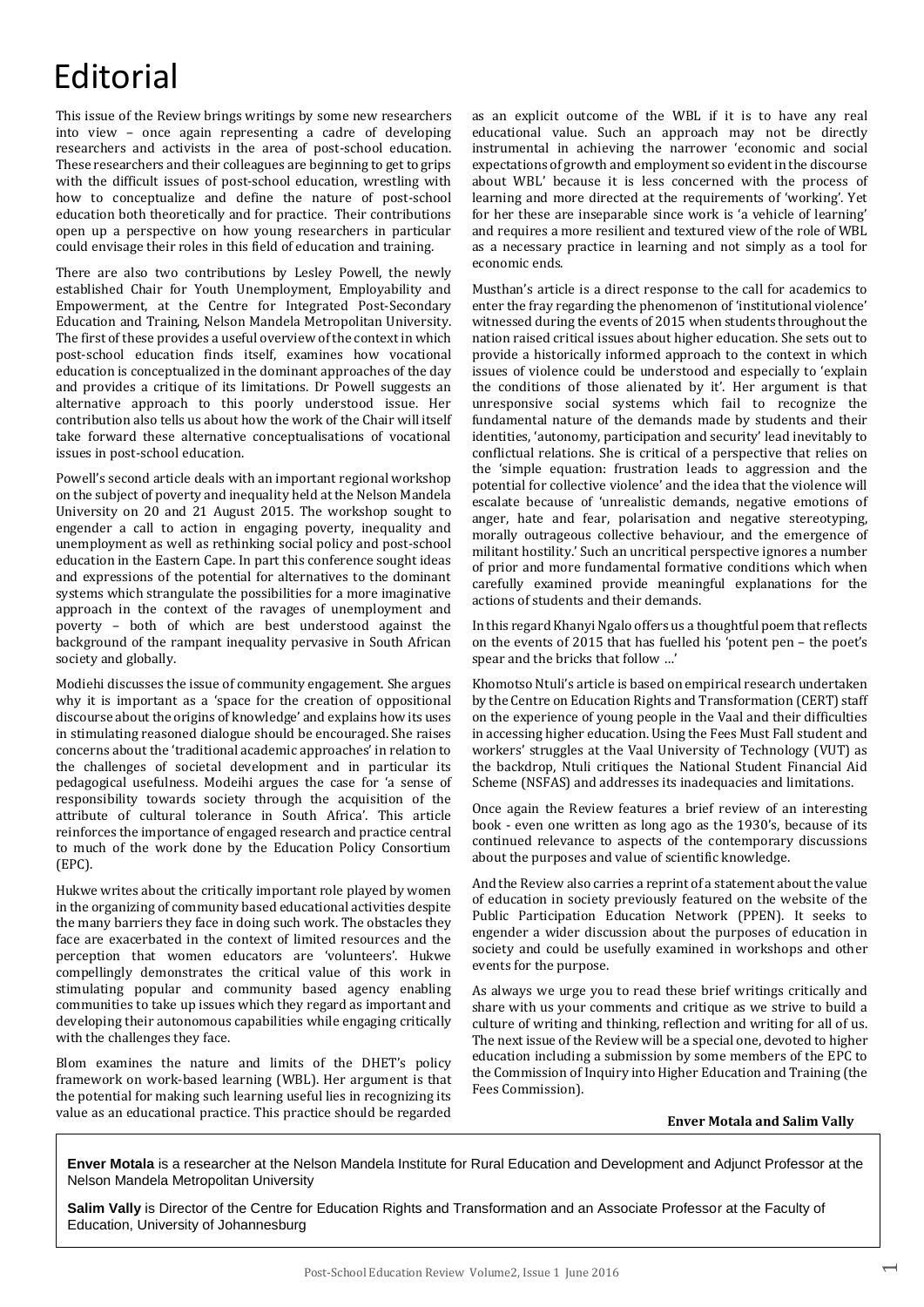# The Disposable Generation: The Role of Vocational Education in Youth Unemployment

#### **Introduction**

**Lesley Powell**

In this article I attempt to get beyond the "black box" of one of the crucial issues for Vocational Education (VE): the relationship between VE and work. The specific focus of the article is on VE and unemployment. In its crudest presentation, the debate on the relationship between VE and the world of work has existed for much of the past half century on two polar ends. On the one polar end of the argument are sociological concerns about the role that VE has played in reproducing the working class (Willis, 1977) and more recently, the role that it has played in producing a surplus labour force (Yates, 2011). On the other polar end are arguments related to the human resource needs of the labour market and the economy (Human Sciences Research Council, 2008) and the role that VE plays in providing such. Floating across this debate are philosophical concerns about the relationship that VE has to the world of work and the implications that this has for what has been termed a 'vocational pedagogy' (see for example (Lewis, 1998; Gamble, 2006). Embedded in this is the tension that exists between different notions of a vocational pedagogy which represents a tension between a liberal pedagogy (see for example Lewis,1997 and Winch, 2000 for further discussion) and a critical pedagogy (Baatjes, 2014).

This article begins with an overview of the context in which we find ourselves. This is followed, in the next section, by a discussion on the role of VE as it is currently constructed. I then discuss the critique and concerns with the assumptions that underpin South African VE policy and thereafter I briefly highlight alternate theoretical frameworks that might be brought to the table in our "re-imagining of the purpose" of VE. I conclude by providing a brief overview of the work planned as part of the Research Chair of Youth Unemployment and Empowerment.

#### **Context**

The dramatic explosion of unemployment around the world has resulted in the creation of what Yates, (2011) describes as the "human-as-waste". Drawing on Davis'es (2004) notion of "surplus humanity", she argues that the price of capitalist production in the neoliberal age is the production of "surplus humanity" who, for all intensive purposes, are humans discarded as waste by capitalist production. Unlike the surplus labour of yesteryear, and in contradiction to Marx's belief that cycles of surplus labour would be reabsorbed during future phases of expansion, all evidence is that "this is a mass of humanity structurally and biologically redundant to global accumulation" (Davis, 2004, p.11). Effectively, the 205 million unemployed in the world (International Labour Organisation, 2016) exist as "permanent surplus labour" (Yates, 2011, p.1681).

The International Labour Organisation (ILO) warns that this perverse boom of unemployment is amplified in developing contexts and that women, young people and rural communities are disproportionately affected. Solutions-for-Youth-Employment (2015) estimate that a third of the world's youth (defined as 15-29 years old) are unemployed. Of great concern is that all indications are that these staggering totals are on the increase. The ILO estimates that by 2019 global unemployment will affect a shocking 212 million people and that youth unemployment will rise by at least 8% (ILO, 2016).

South Africa, meanwhile, has reached its highest recorded levels of unemployment. Of the 36.1 million South Africans who are of working age, 5.4 million are unemployed and nearly 15 million are

not economically active either because they are discouraged from finding jobs and/or because they are involved in caring roles in their family (StatsSA, 2015). Following the international trajectory, women, youth and people living in rural areas are the greatest affected. Of the 11.3 million young South Africans who are not involved in education and training, 3.6 million are unemployed and 9.8 million have given up on the prospect of employment and stopped seeking work (StatsSA, 2015).

Pali Lehohla describes the triple crisis of unemployment, inequality and poverty as a "cocktail of disasters" (http://allafrica.com/stories/201604210554.html). Faced with the crisis of more than half of South Africans living below the poverty line, almost half of South Africa's youth are unemployed and hardly likely to ever enter the labour market and a Gini coefficient that marks the country as one of the most unequal in the world, education and training development has been brought to the forefront as a key strategy for addressing the "triple crisis".

In line with this, the White Paper on Post School Education and Training identifies increased "access to high quality post-school education [as] a major driver in fighting poverty, inequality and unemployment" in South Africa (Ibid, p.viii). To this end, the White Paper and the National Development Plan (NDP) have set ambitious targets for expanding PSET. Against a background of approximately 2.8 million young people (18 to 24 year olds) who are not in employment or in education and training (NEET), a central priority for policy is to address the need for high quality Technical Vocational Education and Training (TVET) which is accessible in all provinces and in all locales. In terms of this, the NDP recommends expanding participation in the colleges from the current 300 000 enrolments (DHET, 2013a) to over a million enrolments by 2030 (National Planning Commission, 2012, p.317). In addition, Community Education Training Centres (CETCs) are to be established that are to play a critical role in catering for adults and youth who did not complete their schooling or who did not attend school at all and therefore do not qualify to study at TVET colleges and universities.

Underlying this commitment to increased participation is a deeper logic about how this contributes to reducing poverty and unemployment that is well presented by (Anderson, 2003, 2009) who argues that human capital theory is core to the policy and practice of vocational education. Building on Giddens (1994) concept of 'productivism', he argues that the underlying paradigm is built on two interrelated assumptions. The first is that "training leads to productivity, [which] leads to economic growth (trainingfor-growth)". The assumption is that this will, in turn, increase government revenues through increased taxes and thereby increase public spending on social services; also, that this will result in an expansion in production which will lead to job creation. The second is that "skills lead to employability [which] leads to jobs (skills-for-work)" and which thereby reduced poverty and unemployment (cited in Simon McGrath, 2012). As with other middle income countries, since post-apartheid the South African policy narrative for TVET colleges has been located within this 'productivist' logic in that the TVET colleges are expected to fuel economic development by providing the skills required to compete in challenging and changing global and national economic contexts. Simultaneously, they are also to contribute to social justice by widening participation in programmes targeted at employability within communities most affected by unemployment.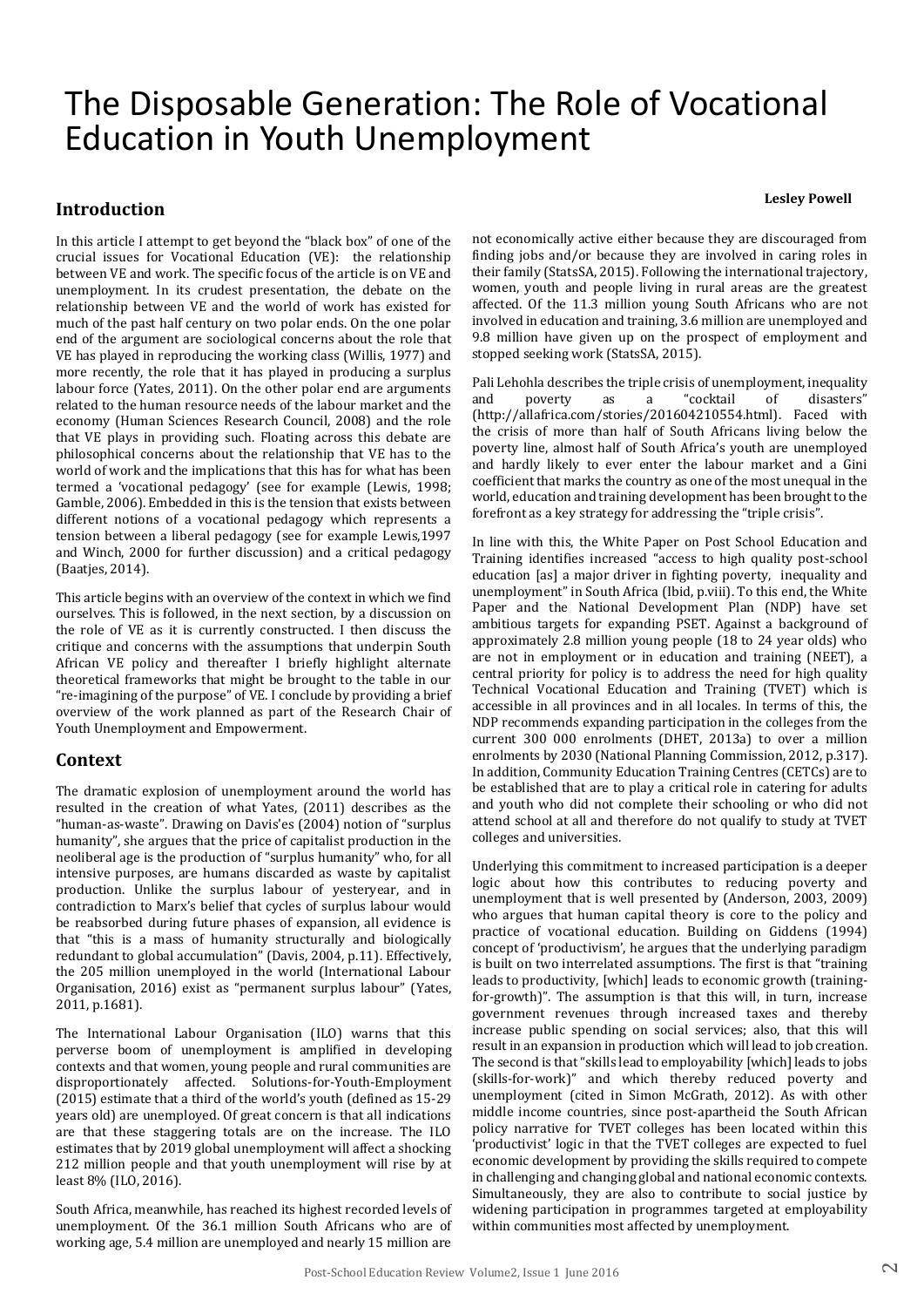Within the framework of the dominant orthodoxy, the mainstream debate – insofar as there is anything that can meaningfully be described as a debate – is of a "disconnect and misalignment" between education and the economy (HSRC, 2008, p.2). This position is succinctly put forward by the HSRC (2008) that expresses concern that,

South Africa's economy has dramatically improved during this period [2003-2008], with a growth rate approaching 5 per cent in 2006. However, these positive developments have not filtered down into the education and training (ET) sphere" (2008, p.2).

This understanding of a dialectical connection between economic growth and education and training has translated into one central question for education policy: How can the gap between education and the world of work be narrowed? This faith in the connection between education and economic growth has translated in South Africa into the supposition that skills shortages hamper firm productivity which then restrains economic growth which, in turn, limits job creation. The argument is also presented in reverse, without skills development innovation is curbed, which limits job creation and this, in turn, restrains economic development. The assumption, as provided by Vally & Motala (2014) is that "there is a readily available supply of jobs if the prerequisite skills are there – or that, conversely, once there are skills in the market the jobs will follow" (2014, p.8).

Notwithstanding the emphasis on the education-economy nexus, very little empirical evidence of a connect between education and economic growth and even less between vocational education and economic growth exists. Studies that have attempted such measures within developed contexts, even within a human capital approach, have found scant evidence of a relationship between education and economic growth. Wolf (2002), for example, studied the relationship between education and economic growth in the United Kingdom. She argues that the "belief in a simple, direct relationship between the amount of education in a society and its future growth rate, and that governments can fine-tune education expenditures to maximize that self-same rate of growth" is incorrect and unsubstantiated by any empirical data (Wolf, 2002:p.244). Furthermore, that simple beliefs in a direct relationship between education and national economic growth have resulted in educational "expansion as an end in itself" and nations adopting policy frameworks that fail to achieve the economic growth hoped for, that are ill conceived for helping the poor and that, instead, contribute to expanding social inequalities (Wolf, 2002, p.245). As argued by Bils and Klenow (2000), countries that are richer, faster growing and with developed social and physical structures find it easier to increase their educational spend thereby reaching higher educational attainment levels. Therefore, correlations depicted between educational spend, educational attainment and economic prosperity are in all likelihood due to a reverse causality where the existing economic wealth of the nation has created the country's educational attainment, rather than – as policy makers have been assuming – that educational attainment has created the wealth of the country.

While education might not "matter" in the way that "governments expect them to" (i.e. through economic growth and increased productivity), the more education an individual acquires, the higher their income is likely to be, and the less likely they will be to experience unemployment (Wolf, 2002, p. 15). In short, at the individual level, all evidence is that education pays in that it dramatically increases the probability of being employed and the wage income of individuals. Branson, et al., (2009) found that individuals with some tertiary study are between two to three times more likely than matriculants to be formally employed and with earning potentials of between 170% to 220% higher than those with a matriculation (Branson, et al., 2009). The findings of Branson et al. (2009) are supported by an earlier study by Wittenberg (1999), and later by Dinkelman and Pirouz (2002) and also by Ardington, et al., (2009). Together these studies show a consensus of the protective value of education with an inverse

relationship existing between an increase in the level of qualification and a decrease in the probability of employment.

Banerjee, et al. (2008), however, show that the protection provided by education is not constant. There is clear evidence that the benefits of having a matric is in steady decline. The participation of matriculants in the labour force declined from 54% to 49.7% during the period 1995 to 2005 and the unemployment rate for matriculants doubled from 15.2% to 28.2% (Banerjee, et al., 2008). The main reason for this is the increase in the total number of matriculants entering the labour force which has resulted in the labour market having more matrics and therefore, has served to devalue the matriculation as a labour market qualification (Cichello, et al.,2012). Studies on education in Europe show that qualification escalation over the past two decades has resulted in the protection provided by matriculation disappearing and that provided by higher education declining significantly and, in contexts like Portugal, completely eroding (Andrade, 2014). The problem of qualification escalation in the South African context is further supported by StatsSA (2013) that identified that youths are spending more and more time in education to try and protect at an individual level from unemployment (StatsSA, 2013).

#### **The contested role of Vocational Education**

Despite these arguments, and clear labour market evidence of a decline of jobs in the private sector (cf Powell, 2015 for a summary of this literature), the notion of the 'responsive' college is deeply embedded in South African vocational education policy (Wedekind, 2014). A key aspect of TVET college responsiveness is the formation of college partnerships. The most common reasons advanced for partnerships is to narrow the gap between TVET and the world of work through ensuring the relevance of the TVET curriculum to the labour market, enabling student and lecturer placements in Work Integrated Learning (WIL) and improving the absorption of graduates into the workplace. The White Paper for Post-School Education and Training (DHET, 2013b), the National Development Plan (National Planning Commission, 2012) and the HRD Strategy (HRDC, 2014) all underscore the importance of strong working partnerships between the TVET colleges and employers. Strategic goal 2.3 of the HRD Strategy, for example, makes reference to the importance of industry-institutional partnerships by stating that "each FET institution [should have] at least one functional and sustainable industry-institution partnership aimed at enhancing the link between formal learning and the world of work and providing opportunities for placements" (HRDC, 2014: online resource).

Currently, and as shown by HRDCSA (2014) all TVET colleges in the country are involved in partnership projects. These partnerships include partnerships with large national companies and with local small businesses, with national and local government departments, with national and international colleges and with higher education institutions and with SETAs. In a review of the TVET college sector done last year for the Human Resource Development Council of South Africa (HRDCSA) I show that "the number of partnership projects differs markedly between colleges and between provinces with the college mean ranging from 3 to 150 partnership projects and the national mean being 39 partnership projects per college" (HRDCSA, 2015). Furthermore, I noted that the study of college partnerships which I took on behalf of the Department of Education in 2003 showed that more than a decade ago every college in the country had existent partnerships (HRDCSA, 2015). Drawing from this, I conclude in this report that the historic existence of collegeindustry partnerships together with the current partnerships that are in place "begs the question asked by the HRDCSA (2014), which is: 'if TVET colleges are enmeshed in partnerships as it appears in the literature, then why are they struggling to win the confidence of students, parents and industry?' Extending on this question, one could also ask why students are struggling to source internship placements and why graduate employment rates continue to be unsatisfactory?" (HRDCSA, 2015: p.56).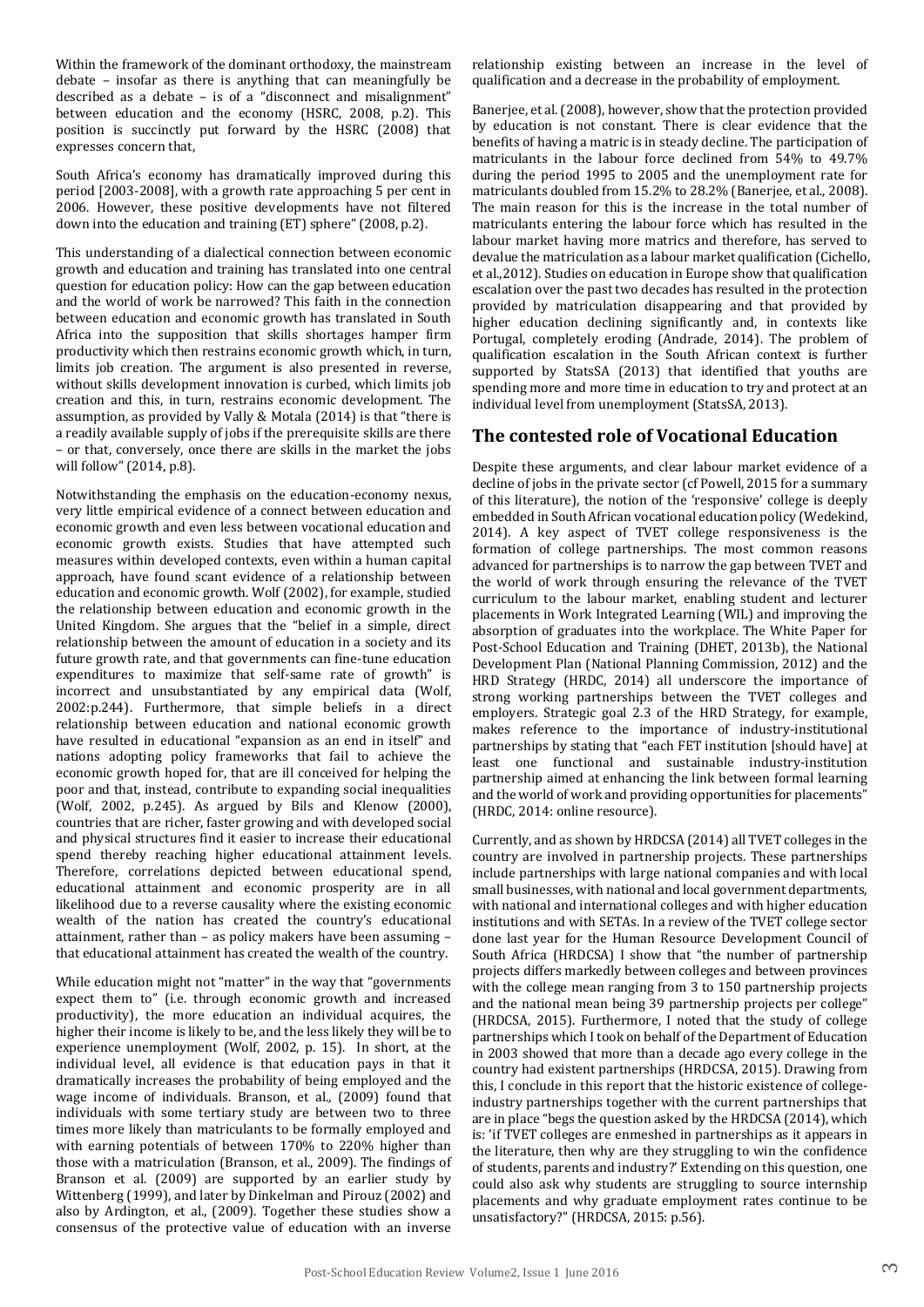Recognising the decline of jobs in the formal sector, one argument put forward is that the problem of unemployment, particularly youth unemployment, is a problem caused by a mismatch between the skills composition of the labour force and the requirements of industry. The argument is that the shedding of low skill jobs has led to a change in the skills composition of the unemployed and the employed with a significant change away from lower skill labour toward the absorption of higher skill labour. This has then contributed to the decline in unskilled labour and the expansion in demand for semi-skilled and skilled labour leading to a widening gap between the skill levels of the employed and that of the unemployed (Banerjee, et al., 2008; Bhorat and Hodge, 1999). This has led to the idea that developing the 'right' skill mix within the labour force will address unemployment through resolving what has been termed the "skills mismatch" problem. Further, that this will, in turn, address high levels of unemployment. However, in the absence of large scale vacancies at semi-skilled and skilled levels, which Dias and Posel (2007) can find "little evidence of", it is unlikely that higher skill levels will create employment and more likely that higher skills will result in qualification escalation with employers increasing their demand for qualifications that are irrelevant to the task(s) that the employee needs to undertake. As argued by Levine (2013, cited in Treat, 2014) is that,

The consensus among top economists [in the face of the evidence] is that the skills gap is a myth. High unemployment is mainly the result of a deficiency in aggregate demand and slow economic growth, not because workers lack the right education or skills. (2014, p.173)

Another position that has gained favour with policy is the suggestion that the TVET colleges be targeted towards training for the informal sector. This is against a backdrop of the majority of new jobs between 1997-2003 (60% according to Casale, et al., 2004) having been created in the informal sector. The idea of orientating the TVET colleges towards the informal sector raises some concern for equity. The inequality existing in the informal sector is captured by Banerjee, et al., (2008) who argue that the informal sector is characterised as the second-best alternative for those who are unable to access the formal sector because incomes are significantly lower in the informal sector and self-employment is a much less stable state than regular employment with retention rates low and with a higher incidence of transitioning to unemployment than transitioning to formal sector employment. Contrary then to advocates who see the informal sector "as a beehive of ambitious entrepeneurs yearning for formal property rights and unregulated competitive spaces" (Davis, 2004, p.25) the reality is that those functioning in the informal sector exist for the most part as the "active[ly] unemployed" (ibid: p.25). Living precariously, and often furtively, on the periphery of cities in fragilely claimed land spaces they are everywhere subjected to exploitation: they are universally underpaid, work for the most part outside the protections provided by labour laws and work safety regulations and have little, if any, job security (Davis, 2004).

Despite these realities, the emphasis on the supply side of the equation has led to the TVET colleges being severely criticized for not delivering on its mandate of making a more meaningful contribution to unemployment. This media report, for example, titled Young, Jobless and Desperate – will FET Colleges Fix Our Future (CityPress, 2012) quotes a young FET college student as saying that "You come to an FET college looking for a better future for you and for your family but . . . there's quite a lot of sadness and disappointment". Another media article written by Cosser (2012) entitled, FET colleges fail, lays the problem directly at the door of the TVET colleges by discussing "shortcomings at college level". This critique of vocational education as inefficient and ineffective and as not delivering the 'appropriate' and 'relevant' skills required by the labour market is a global phenomenon with education and training blamed for not supplying the skills required for firm productivity and for economic growth and thereby not responding to youth unemployment, poverty and increasing social inequities. In this logic, "the cause of unemployment, in general, is put at education's door, more broadly arguing that education is not teaching what the economy wants" (Klees, 2014, p.vii).

#### **Promising alternatives**

So where does this leave the colleges? Commenting on the dominant orthodoxy and the need for alternatives, McGrath (2012) argues that it is time to begin "building beyond the narrow theoretical orthodoxy" (2012, p.620). Vocational education, both in South African and internationally, has suffered an "impoverishment of theory". This is partly because research on VE and equally so on South African TVET colleges has been scanty, underdeveloped and undertaken for the most part by consultants and think-tanks funded through government or government linked projects (Wedekind, 2009) but also because of the dominance of the VET orthdoxy.

Despite this dominance, a number of promising alternatives exist, all of which require further work and more rigorous engagement to examine the value and benefits that they might have for what I termed in my PhD "re-imagining of the purpose of Vocational Education and Training" (Powell, 2014). These paradigms include critical pedagogies such as Freire's (1970) emancipatory work on education where Freire argues for education being the means by which people are enabled to critically understand, engage with and transform their worlds. Philosophical arguments in the liberal education tradition such as that made by Dewey (2012) and Lewis (1994) that argue for the dignity of a truly vocational education and that of philosophers such as Sennett, (2008) and Winch (2000) who challenge the role and understanding of 'skills' in the vocational education by arguing for the broader notion of 'craft'. Sociological work such as that undertaken by Willis (1977) that provides an analysis of the role that skills plays in class reproduction and ethnographic work such as that undertaken by Rose (2004) that critiques the 'hand' and 'mind' distinction. Work located in political economy such as that undertaken by Ashton & Green (1997), Crouch, Finegold, and Sako (1999) and more locally, by Allais (2012), that emphasises the importance of locating skills within social, political and economic contexts. Work located in development studies such as that undertaken by McGrath & Powell (2015) and by Powell (2014) who bring a human development (or capability approach) lens to the theorisation of VE to argue that social justice, human rights, and poverty alleviation be brought to the forefront of VE policy. These frameworks come to the topic from different directions, but together they negate the trickle down logic of neoliberalism, shred the underlying assumptions of human capital and serve as powerful ammunition for the reconceptualisation of the purpose of VE in addressing poverty, unemployment and inequality.

In an attempt to develop further the theoretical base, the work of the Research Chair: Youth Unemployment and Empowerment will be focussing on the role that VE can play in advancing the solidarity economy. In the face of a decline in the formal labour market, particularly for the private sector, and with large numbers of people excluded from the formal labour market, the focus is on exploring the ecovillages as a viable policy solution to poverty and examining the role that education and training can play in further advancing the ecovillages. Following the Senegalese approach which has committed to transforming 14 000 villages to ecovillages, the focus will be on the viability of the ecovillages as a policy solution to poverty, but also on the role that education and training can play in expanding and further building the solidarity economy through supporting the ecovillages.

A five component proposal has been developed to address this research agenda. Together the five components allow a number of critical questions to be asked of VE policy: (i) What does this mean for the policy agenda for VET? (i) What does it mean for VET partnerships? Is it possible to forge college-community partnerships where internships are located in functional and stronger ecovillages? (ii) What does it mean for Workplace Integrated Learning (WIL)? Could we conceptualise WIL as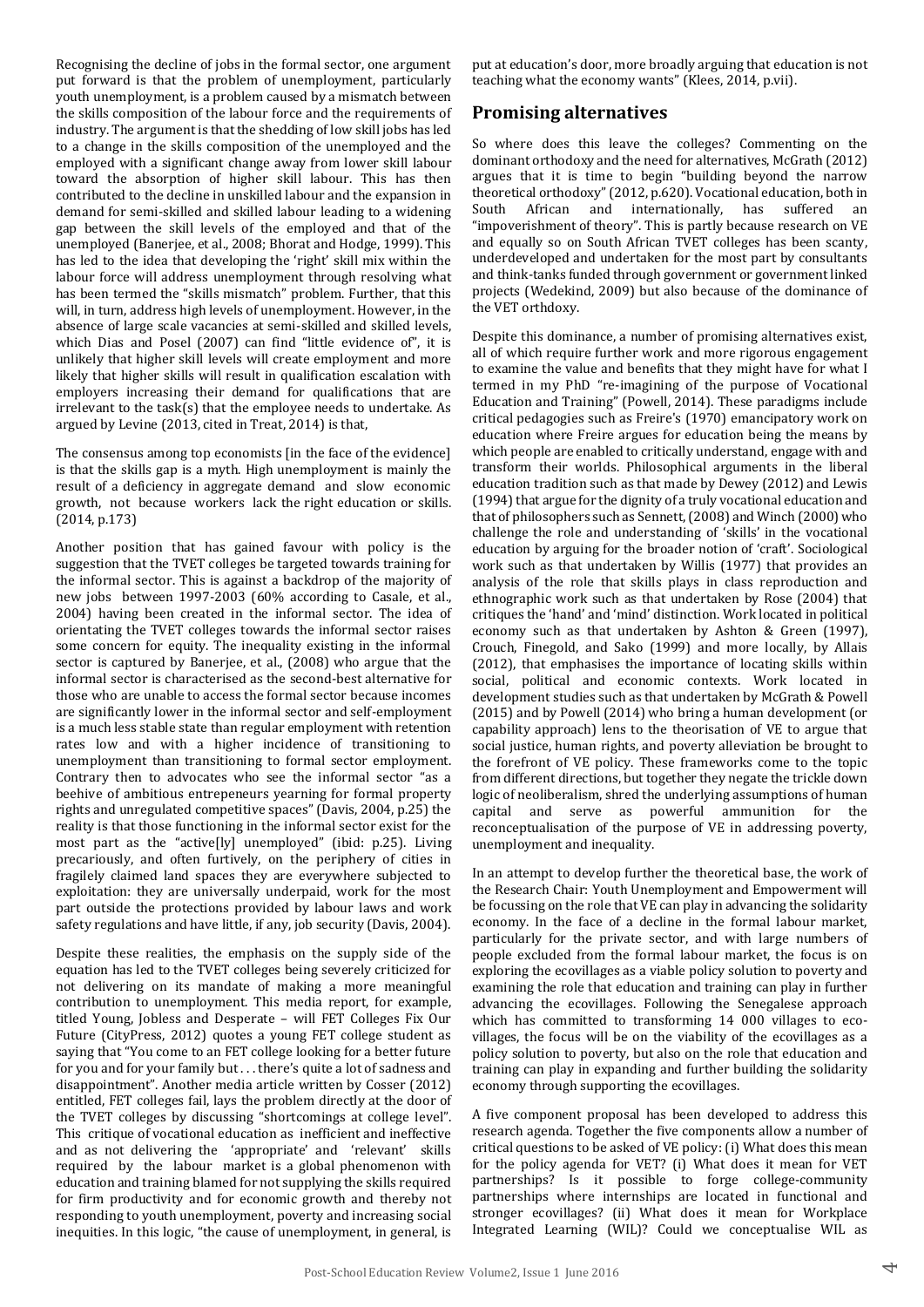happening between colleges and communities in collegecommunity partnerships, rather than as college-industry as they are currently perceived? Underlying these questions, is a deeper set of questions which relate to the current orientation of South Africa's TVET colleges. In particular, it raises questions as to what this means for the pedagogy, lecturing training and the general purpose of South Africa's public TVET colleges?

#### **References**

Allais, S. (2012). Will skills save us? Rethinking the relationships between vocational education, skills development policies, and social policy in South Africa. International<br>Journal of Educational Development, 32(5), 632-642. Development, doi:10.1016/j.ijedudev.2012.01.001

Anderson, D. (2003). Strategic Directions for VET. In Centre for Economics of Education and Training, 7th National Conference (pp. 1–9). Melbourne: Centre for the economics of education and trainin, 7th National Conference.

Anderson, D. (2009). Productivism and ecologism: changing dis/courses in TVET. In J. Fien, R. Maclean, & M.-G. Park (Eds.), Work, Learning and Sustainable Development (pp. 35–57). Dordrecht: Springer.

Andrade, R. (2014). Analysis of youth unemployment in Portugal through A.Sen's Capability Approach. Lisbon: University of Lisbon. Retrieved from http://www.iseg.ulisboa.pt/mkt/content/the-welfare-state-in-portugal-in-the-ageof-auterity/Papers/Analysis of Youth Unemployment in Portugal through A. Sen%92s Capability Approach.pdf

Ardington, C., Case, A., & Hosegood, V. (2009). Labor Supply Responses to Large Social Transfers: Longitudinal Evidence from South Africa. American Economic Journal: Applied Economics, 1(1), 22–48.

Ashton, D., & Green, F. (1997). Human capital and economic growth. Policy Options, 18(6), 14–16.

Baatjes, B. (2014). Skills, jobs and deception: Examples from the South African workplace. In Education, economy and society2. Pretoria: UNISA Press.

Banerjee, A., Galiani, S., Lenvinsohn, J., Mclaren, Z., & Woolard, I. (2008). Why Has Unemployment Risen in the New South Africa? Economics of Transition, 16(4), 715– 740.

Bhorat, H., & Hodge, J. (1999). Decomposing shifts in labour demand in South Africa. South African Journal of Economics, 67(3), 348–80.

Bils, M., & Klenow, P. (2000). Does Schooling Cause Growth. American Economic Review, 90, 1160–1183.

Branson, N., Leibbrandt, M., & Linda Zuze, T. (2009). What are the returns of tertiary education and who benefits? In Responding to the education needs of post-school youth: Determining the scope of the problem and developing a capacity building model. Cape Town: Centre for Higher Education Transformation.

Casale, D., Muller, C., & Posel, D. (2004). Two million net new jobs': a reconsideration of the rise in employment in South Africa, 1995-2003. South African Journal of Economics, 72(5), 978–1002.

Cichello, P., Leibbrandt, M., & Woolard, I. (2012). Labour Market: Analysis of the NIDS Wave 1 and 2 Datasets. Cape Town: SALDRU.

Cosser, M. (2012). FET College Sector Fails to Meet Great Expectations. Sangonet Pulse (Vol. 23 April). Sangonet Pulse. Retrieved from http://www.ngopulse.org/article/fetcollege-sector-fails-meet-great-expectations

Crouch, C., Finegold, D., & Sako, M. (1999). Are Skills the Answer? Oxford: Oxford University Press.

Davis, M. (2004). Planet of the slums. New Left Review, 26, 5–34.

Dewey, J. (2012). Democracy and education. London: Courier Dove Publications.

DHET. (2013a). Department of Higher Education and Training Annual Report 2012/2013. Pretoria: Department of Higher Education and Training.

DHET. (2013b). White Paper for Post School Education and Training. Building an expanded, effective and integrated post-school system. Pretoria: Department of Higher Education and Training.

Dias, R., & Posel, D. (2007). Unemployment , Education and Skills Constraints in Post-Apartheid South Africa.

Dinkelman, T., & Pirouz, F. (2002). Individual, household and regional determinants of labour force attachment in South Africa. South African Journal of Economics2, 70(5), 865–91.

Freire, P. (1970). Pedagogy of the oppressed. New York: Continuum.

Gamble, J. (2006). Theory and practice in the vocational curriculum. In M. Young & J. Gamble (Eds.), Knowledge, Curriculum and Qualifications for South African Further Education. Cape Town: HSRC Press.

How we respond to these questions, how we resolve these debates and how we enact these resolution in both our policies and our practices will have important consequences for the approximately one million students currently enrolled in the public and private components of South Africa's college sector, and for the almost three million young people who are not in employment or education and training.

#### **Lesley Powell (CIPSET)**

HRDCSA. (2014). Forging TVET college partnerships: Implications for the Post-School Education and Training system. Pretoria: Human Resources Development Council.

HRDCSA. (2015). Case study report on the FET (TVET) colleges undertaken as part of the evaluation of the five year targets of the Human Resource Development Strategy 2010-2030. Pretoria: Human Resource Development Council for South Africa.

Human Resource Development Council (HRDC). (2014). National Integrated Human Resource Development Plan. Pretoria: HRDCA. Retrieved from http://www.hrdcsa.org.za/sites/default/files/documents/National Integrated Human Resource Development Plan %28The HRD Plan.pdf

Human Sciences Research Council. (2008). Human Resources Development Review, 2008. (A. Kraak & K. Press, Eds.). Cape Town: Human Sciences Research Council.

International Labour Organisation. (2016). World Employment Social Outlook. Geneva, Switzerland: International Labour Organisation.

Klees, S. (2014). Foreword. In Education, economy and society. Pretoria: UNISA.

Lewis, T. (1998). Vocational Education as General Education. Curriculum Inquiry, 28(3), 283–309.

McGrath, S. (2012). Vocational education and training for development: A policy in need of a theory? International Journal of Educational Development, 32(5), 623–631. doi:10.1016/j.ijedudev.2011.12.001

McGrath, S., & Powell, L. (2015). Vocational education and training for human development. In S. McGrath & G. Qing (Eds.), Routledge Handbook of International Education and Development. London and New York: Routledge.

National Planning Commission. (2012). National Development Plan 2030. Our future make it work. Pretoria: National Planning Commission.

Powell, L. (2014). Reimagining the Purpose of Vocational Education and Training: The perspectives of Further Education and Training College students in South Africa. University of Nottingham.

Powell, L. (2015). Vocational education and work: human capital theory and unemployment. Johannesburg: Unpublished paper produced for the ETDP Seta.

Powell, L., & McGrath, S. (2014). Advancing life projects: South African students explain why they come to FET colleges. Journal of International and Comparative Education, 3(2), 213–226. Retrieved from http://dx.doi.org/10.14425/00.73.63

Sennett, R. (2008). The Craftsman. United States: Yale University Press.

Solutions for Youth Employment. (2015). Toward Solutions for Youth Employment: A 2015 Baseline Report. United States of America: World Bank.

StatsSA. (2015). Quarterly Labour Force Survey. Pretoria: Statistics South Africa.

Treat, J. (2014). On the use and abuse of education: Reflections on unemployment, the "Skills Gap" and "Zombie Economics." In Education, economy and society. Pretoria: UNISA Press.

Vally, S., & Motala, E. (2014). Education, economy and society. Pretoria: UNISA.

Wedekind, V. (2014). Going around in circles: Employability, responsiveness and the reform of the college sector. In S. Vally & I. Motala (Eds.), Education, economy and society. Pretoria: UNISA.

Willis, P. (1977). Learning to Labour: How Working Class Kids get Working Class Jobs. New York: Columbia University Press.

Winch, C. (2000). Education, Work, and Social Capital: Towards a New Conception of Vocational Training. London: Routledge.

Wittenberg, M. (1999). Job search and household structure in an era of mass unemployment: a semi- parametric analysis of the South African labour market. Johannesburg: Economic Research Southern Africa (ERSA) Working Paper 3, University of the Witwatersrand.

Wolf, A. (2002). Does Education Matter? Myths about Education and Economic Growth (Penguin Gr.). England.

Yates, M. (2011). The Human-As-Waste, the Labor Theory of Value and Disposability in Contemporary Capitalism. Antipode, 43(5), 1679–1695.

Giddens, A. (1994). Beyond the left and right. Cambridge: Polity Press.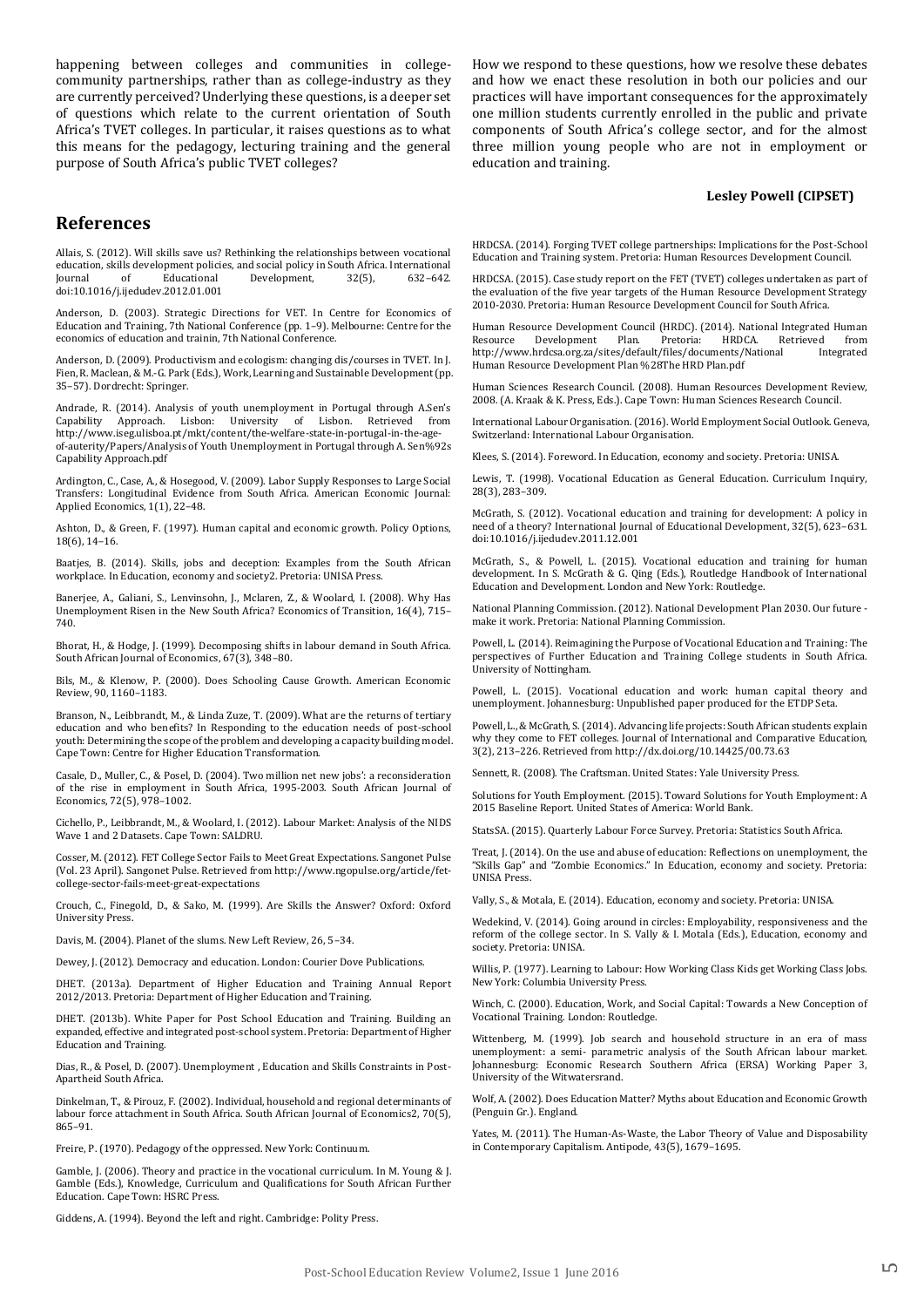# The Poverty and Inequality Inquiry Colloquium. A call to action: Engaging poverty, in equality and unemployment & rethinking social policy and postschool education in the Eastern Cape

#### **Introduction**

#### **Lesley Powell**

Lesley Powell reports on The Poverty and Inequality Inquiry Colloquium held at the Nelson Mandela University on 20 and 21 August 2015. The overall theme of the conference is captured in the subtitle: A call to action: Engaging poverty, in equality and unemployment & rethinking social policy and post-school education in the Eastern Cape.

Just a month before university students took to the streets in the #FeesMustFall protests1, the Nelson Mandela Metropolitan University (NMMU) hosted a regional Colloquium on the role that Post-Secondary Education and Training (PSET) could play in intervening in the triple crisis of unemployment, poverty and inequality in the Eastern Cape. Professor Derrick Swartz, the Vice Chancellor of NMMU, opened the Colloquium by urging participants to "cite alternatives to capitalism" and to consider the "role that PSET can play in supporting these progressive projects and the movements in which they are embedded". The important thing, he said, is to ask "how we break out of the mechanisms that keep reproducing this [poverty and inequality] 20 years after democracy". He reminded the Colloquium that while the push might be to adopt instrumental and technicist approaches, that the development of any viable alternative is completely dependent as a first step on critique as "critique and reconstruction can and should go together. In fact, critique is the beginning of reconstruction" and critical to ending the 'culture of silence'.

This past week saw thousands of students joining in protests that shattered that 'culture of silence'. Students raised their voices, stamped their feet and together with their supporters marched in the thousands to Parliament, to the Department of Higher Education and Training, to the Union Building and to Luthuli house with international support marches held in London, Paris and New York. The demands centered around a 0% fee increase for 2016, free education in the long term, the end of outsourcing and the right to protest and to do so safely. The #FeesMustFall protest is underpinned by frustration at the persistent inequality in South Africa and structurally entrenched poverty. As argued by one of the students, "we can't separate how deeply linked the issue of student fees are to other transformation issues in the country, like poverty and the struggle for economic transformation in the country"<sup>2</sup>

The Colloquium, held just weeks before these historic events, is the first of a five year plan to host an annual regional Colloquium on the triad. The emphasis in this first Colloquium was on what was termed in the title of the Colloquium 'a call to action'. This 'call to action' included: (i) actions that aimed to challenge the hegemony of the dominant ideology of neoliberalism; (ii) projects or activities that served to disrupt the inherent inequalities of capitalism; and (iii) activities that aimed to identify the barriers that prevent communities from actively engaging in the development and transformation of their lives.

In one sense, the Colloquium could be described as a move at the provincial level towards the goals spelt out by the National Development Plan (NDP): most notably towards "the elimination of poverty and the significant reduction of the current levels of inequality" (Wilson & Cornell, 2014, p.v). And, more locally, towards the goals of the Provincial Development Plan that aims to increase "the well-being and flourishing of all in [the province]" (Eastern Cape Planning Commission, 2014, p.12). It could also be seen as supportive of the goals of the White Paper on PSET which aims to orientate PSET towards "build[ing] a non-racial, non-sexist and prosperous South Africa characterised by a progressive narrowing of the gap between the rich and the poor" (DHET, 2013).

In another, and deeper sense, the conference could be described in Freirean terms as a reawakening of a Pedagogy of Hope. In contrast to pragmatic discourses that would have the world adapt to and accept as the norm growing inequality, increasing poverty and staggering levels of unemployment, the Colloquium encouraged a view of the triad "not as a static reality but as a reality in the process of transformation" (Freire, 2005, p.12). As with the #FeesMustFall campaign, the Consortium sought to reach beyond the notion of education as neutral and to shatter the 'culture of silence' that rests within technicist fix-it approaches. The hope was to create a space where the discussion could transcend the false neutrality and instrumentalism within which the role of PSET in relation to the triad is increasingly posited. The expectation was that the Colloquium would focus on the potential of PSET as it is currently constructed whilst simultaneously developing a vision of what a transformed PSET actively contributing towards a more socially and economically just world would look like. The aim was to provide an intellectual space where the dominant discourses on PSET could be challenged, where new discourses could be developed, and where a unity of understanding and commitment around these progressive alternatives could be forged.

As the first of five Colloquia, the scope was purposefully wide with the Colloquium tasked with engaging with existing as well as possible future educational responses of PSET to the triad. It is not possible in this submission to capture the full content of all the presentations and the discussions that ensued. Podcasts of the Colloquium are available on the CIPSET website at http://cipset.nmmu.ac.za as are copies of all the presentations and a more detailed report entitled, The Role of PSET in intervening in the Triad.

#### **PSET as a contested terrain**

This submission distills from the Colloquium report the role(s) that PSET can play in intervening in the triple crisis of unemployment, poverty and inequality (hereafter termed 'the triad'). Central to the discussion was the need to open discussion on the purpose(s) and function(s) of PSET in developing contexts. In the #FeesMustFall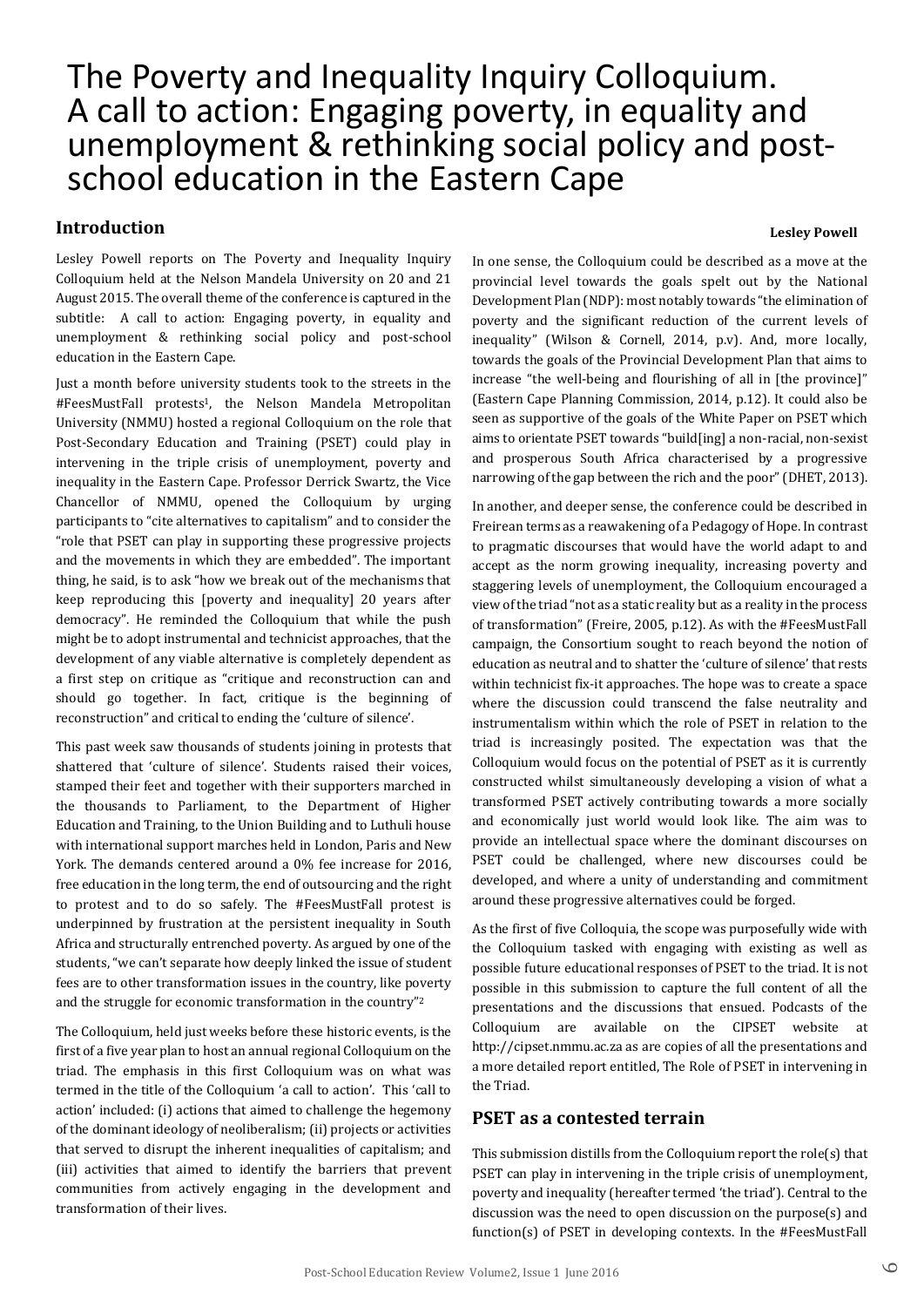campaign, "students are insisting that a frank national debate be opened on both the funding and orientation of higher education" . A similar conclusion was reached at the Colloquium with repect to both higher and further education. As stated by one of the speakers, what is clear is that "we don't have a hegemonic view" about what development is or how it should take place in South Africa and neither do we have a hegemonic view of the role that PSET is to play therein.

The students have taken leadership in the #FeesMustFall campaign to emphasise the need for free education, the end of outsourcing and the transformation of higher education, but there remain deeper questions as to the role(s) that PSET is to play in community development, poverty (and particularly rural poverty), environmental sustainability and inequality. Different understandings of what constitutes unemployment, poverty and inequality matter and the causal relations between them are embedded in different and potentially conflicting ideological approaches to the orientation of PSET and the ways in which PSET should and could intervene in the triad.

Take poverty as an example. What constitutes 'poverty' and how poverty is to be defined has been at the heart of decades of vicious fighting within academic, policy and donor circles. This, quite simply, is because how poverty is defined matters. It matters to governments who have a vested interest in the definition of poverty as it affects the nature of social support budgets and the achievement of poverty alleviation targets for political mileage. It matters to the donor community whose business is to dispense billions of dollars to communities identified as 'the poor' and in some cases to make a profit from doing so. It matters to academics concerned with social justice who argue for broad and inclusive definitions. But mostly it matters to the poor whose ability to access social support through income grants or educational opportunities are dependent on where the poverty line has been drawn. As one poster held up by a student at the #FeesMustFall campaign read, "too poor to study, but too rich for the National Student Financial Aid Scheme (NSFAS)". It matters also because it compels recognition of the many different and distinct groups amongst the poor and the varied interventions required.

The conventional and dominant perspective in South African PSET policy is to define poverty as income deprivation. As I have shown with McGrath (2014), "terms such as 'prepar[ing] learners adequately … for productive employment' (DoE, 1998a), and ensuring that college learners 'are provided with the skills they need to be productive' (DHET, 2012) abound in key policy texts" (Powell & McGrath, 2014, p.213). This has led to an emphasis on identifying the skills that would most ensure that PSET provide the education and training required for employability. It has also led to criticisms that education is not adequately preparing learners for employability and discussions on how education and training can do this better.

Following the work of Amartya Sen, who developed the capability approach (also called the human development approach), Clark & Qizilbash (2005) argue that poverty exists as deprivation across multiple dimensions and that while income is a critical aspect it is by no means the only issue relative to poverty. Drawing from an understanding of poverty put forward by the capability approach as capability (or opportunity) deprivation across multiple dimensions allows for a much deeper reflection of the role that PSET can play in intervening in poverty. It allows the debate on the

role of PSET to include but extend beyond notions of increasing and facilitating access of the poor to PSET. The White Paper on PSET argues that, "access to quality post-school education is a major driver in fighting poverty and inequality in any society" (DHET, 2013, p.viii). While supportive, from a social justice perspective of this, I argued in my presentation at the Colloquium that "access to educational opportunity remains a human right but that it is not in and of itself sufficient to addressing poverty". Three reasons were provided for this: (i) Firstly, because poor students have different abilities and capacities to cope with the educational opportunity made available as they face social and economic challenges that affect their learning trajectories and learning experiences in ways that access alone simply does not address. (ii) Secondly, because qualifications and skills do not necessarily translate into sustainable employment or employment that provides a career path of growth. (iii) And, thirdly, because employment does not necessarily translate into poverty alleviation. Citing the work of Bhorat, et al. (2010), it was shown that 34% of workers are paid below the legislated minimum wage with the average shortfall in wages being 36% of the minimum wage. As pointed out by Mziyanda Twani in his presentation, the share of income of workers declined from 56% in 1995 to 51% in 2012. As he said it, "the picture that is being painted is that the condition of workers has deteriorated worse than it was before".

The linking of unemployment with poverty, as the policy discourse has done, has the potential of coupling unemployment to poverty in a manner which sees the latter as causally linked to the former. Understanding the problem of poverty as a problem of unemployment has led to the conclusion that the solution to poverty is increased employment. This, in turn, has led to the idea that PSET should increasingly orientate itself to skills provision that will enable employability. Seeing the problem as located in employment avoids the tricky reality that jobs in the formal labour market are internationally and nationally in decline. Holloway (2010) put this well when he says that,

More and more people are being pushed out of employment or finding that they have no way of becoming employed, or, if at all, then only on a very casual and precarious basis. They are obliged to make their lives in other ways. The state systems of unemployment benefits and social assistance (where they exist) are designed to extend the discipline of employment even to the unemployed, to make sure that the unemployed really function as an industrial reserve army. (2010, p.23)

Holloway's (2010) concern here is with understandings held about the nature of work itself. At the risk of oversimplification, if to be unemployed is the absence employment then the reality of unemployment depends upon the reality of employment. The two notions are asymmetrically interdependent but dialectically dependent. Unemployment (and under employment) is best seen as a continuum of employment with unemployment being the threat that maintains employment, and the unemployed being the reserve labour force that maintains current social relations and the inequalities embedded in the organisation of work. Both employment and unemployment exist as a feature of wage labour and are contingent upon a capitalist economy.

Embedded in different notions of what these terms mean are multiple understandings and conflicting ideological approaches of the central purpose(s) of PSET. Janet Cherry in her presentation challenged the notion of employment as a solution to poverty by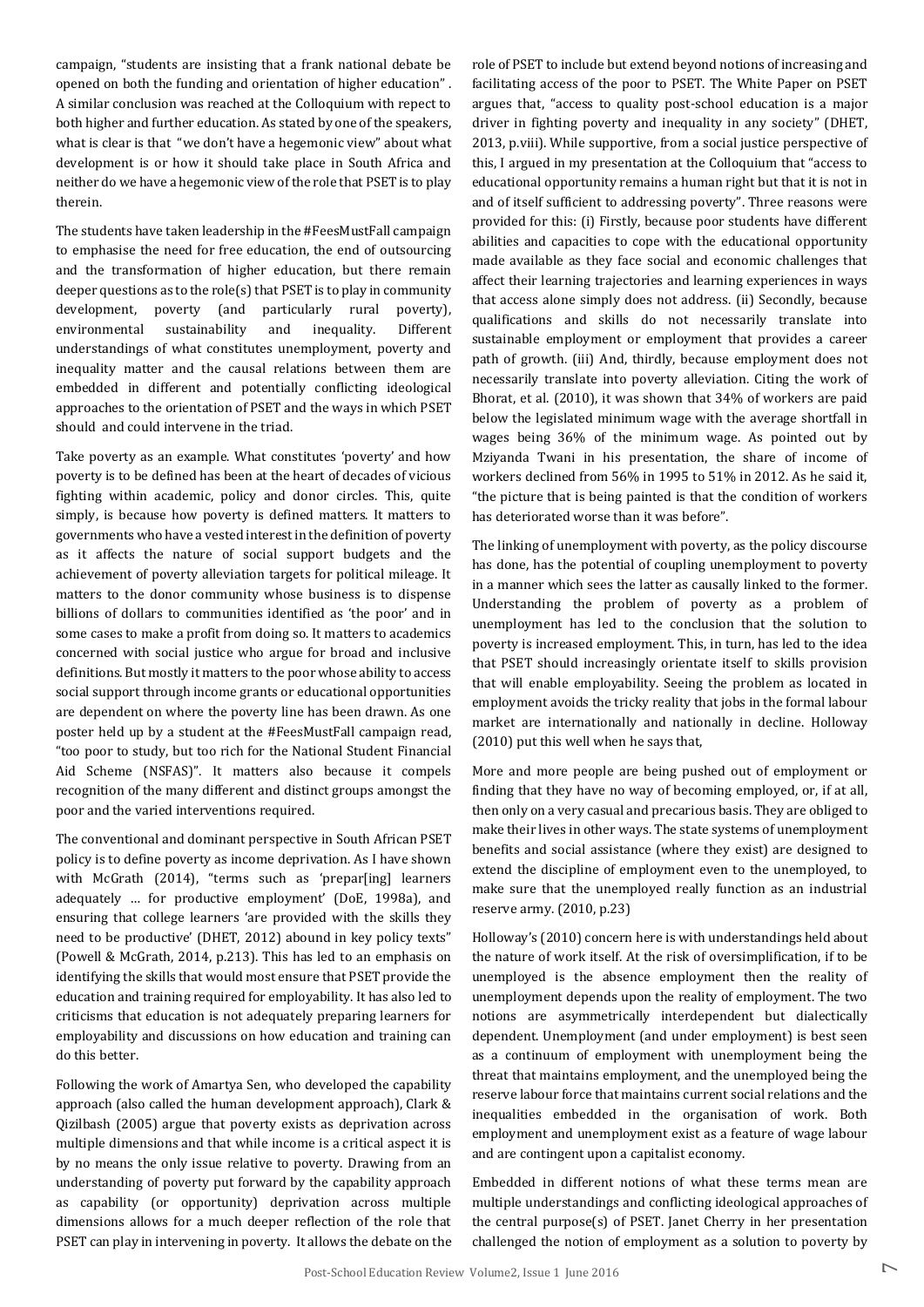citing Chambers (1995) who argued that "poverty line thinking concerned with income-poverty and employment thinking concerned with jobs, project Northern concerns on the South, where the realities of the poor are local, diverse, often complex and dynamic" (p.173). In line with this understanding, she argued for the important contributory role that PSET can play in challenging the hegemony of capitalism through supporting local, community driven sustainability projects. Robbie Van Niekerk, in his presentation, argued that the debate has to shift away from a discussion on poverty to a focus on inequality as this would mean bringing class relations sharply into focus. Doing so, he argued, would mean bringing the middle class back into the discussion and would reduce the current tendency of seeing the poor as a class category separate from other classes.

In the 2015 Poverty and Inequality Colloquium, there was a clear sense that PSET needs a major overhaul to play a meaningful role in the triad. As Professor Derrick Swartz said, universities tend to "reproduce and form part of the dominant logic and despite the rhetoric and innovations within them, they tend to reproduce many of the problems that we identify in the main stream economy and within education". Salim Vally, drawing from a book edited together with Enver Motala (Vally & Motala, 2014), emphasised that universities suffer from "managerialism, corporatisation, and racism", all of which serve to reproduce inequalities and severely constrain universities from playing a meaningful role in the triad. Nonetheless, and despite these challenges, both speakers recognised that the university exists as a contested space and emphasised that agential possibilities for transformation and manoeuvre exist and must be utilised. The #FeesMustFall campaign exists as one such agential possibility that has become a reality. In addition, in light of the structural limitations of existing institutions it was also on identifying new institutions and forms of learning that might more powerfully intervene in the triad. Here it was noted that the Centre for Integrated Post-Secondary Education and Training (CIPSET) has been tasked with piloting the first community college in the country.

Future Colloquia would need to build on the work begun in this Colloquium and the theoretical work being developed within the student movement to carefully unpack these concepts and the theoretical and practical implications that different understandings have for our understanding of how PSET can best intervene in the triad.

#### **The role(s) of PSET in the triad**

Six ways in which PSET can contribute to the triad were identified at the Colloquium. These are: (i) supporting the development of a capable state; (ii) producing the skills needed for inclusive economic growth; (iii) transforming the Expanded Public Works Programme; (iv) developing active and empowered citizens; (v) growing the solidarity economy and (vi) developing and producing socially engaged scholarship. The six themes are discussed in detail in the report on the Colloquium. In this submission I focus on three themes that cut across the discussions held at the Colloquium.

First, the Colloquium noted the importance of contributing to the development of a capable state. Here the role of PSET in aiding with the development of a community college sector was seen as central. Community colleges are to provide education for those who did not complete their schooling and who do not qualify to study at TVET colleges and universities. An introductory pilot is proposed at

two sites in the Eastern Cape for the first two years (2015– 2017): one rural in Cofimvaba and one urban in Nelson Mandela Metro. Second is providing pre-service and in-service professional development of educators for Early Childhood Development, schools and TVET colleges. In addition to meeting the total numbers of educators required, it was noted that a far greater understanding of the real experience of educators in schools and in colleges needs to be developed. A critical step to achieving this would require developing a far deeper understanding of the social background of learners and what this means in terms of the learning support required by institutions and educators. Another essential aspect to achieving this would be addressing the complexities of language in instruction, especially the use of mother-tongue languages. The role of PSET in interrogating theoretically and empirically the ways in which the Expanded Public Works Programme (EPWP) could be harnessed to support community development and poverty alleviation was noted as was the importance of providing training for small contractors on how to utilise labour intensive methods of production instead of mechanization.

Second, the Colloquium called for a new kind of graduate who can better understand, relate to and address the challenges of poverty. This would demand a re-envisaging of the curriculum in both theory and practice and a transformation in the teaching and learning cultures of PSET institutions. Importantly, and in line with Stuart Hall's famous quote that "the university is a critical institution or it is nothing" the Colloquium noted the importance of critical and innovative thinkers who contribute to the development of a transformed South Africa.

Third, the colloquium insisted on the development of new and innovative theoretical and empirical work on poverty and inequality. Particular importance was placed on empirical studies that gives 'voice' to poor and silenced communities, and theoretical frameworks that seek to explain and understand their experience. At the same time, it was emphasised that knowledge needs to be co-constructed with communities rather than – in Edward Said's terms – constructed through 'othering' communities by doing research on communities. Here Ivor Baatjes spoke about the importance of community engagement (CE) and socially engaged scholarship (SES). CE refers to university-community partnership, or what Jen Snowball in her presentation spoke of as the 'porous university', and engaged scholarship to higher education partnering with communities and other organisations in search of answers to the pressing social and economic problems. Highlighting the work of CIPSET, Ivor Baatjes stressed the importance of embedding the university more firmly in the community rather than, as is usual in the ivory tower approach, as separate and distant from the community.

#### **Conclusion**

The importance of the Colloquium as a space that brought various players together to discuss and to extend the debate cannot be overstated. While we would need to admit, as Enver Motala said, that "we won't solve the problems", spaces like the Colloquium provide an opportunity to "jointly talk about the problems" and to develop "fuller understandings of the issues".

In this sense, the Colloquium has raised more questions that it has answered. It has insisted on a more careful engagement of the triple challenges facing South Africa; raised concerns with the policy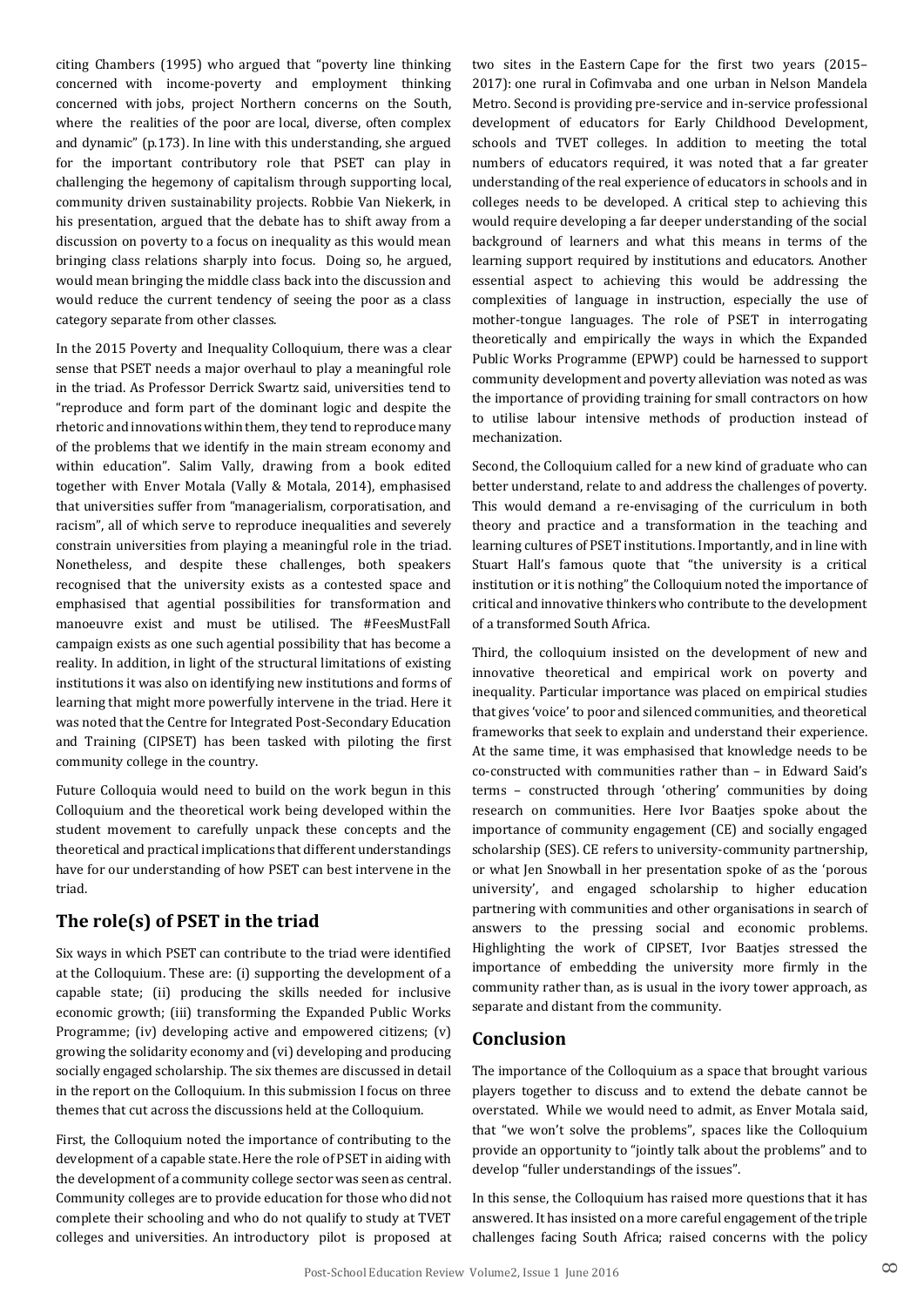direction being adopted; acknowledged the central role that neoliberalism and capitalism has played in creating the triad and highlighted the possibilities and limitations of PSET in meaningfully intervening in the triad.

What was strongly emphasised is the importance of developing a working relationship between PSET in the province. Recognising that work at the universities have tended to be fragmented, collaboration across PSET institutions was highlighted as a key outcome and goal of the Consortium. A concrete suggestion made by the Vice Chancellor and which had strong support from Francis Wilson was the establishment of a virtual university. This virtual university would be composed of the four universities of the Province and would engage with issues that emanate from this and other similar colloquia with a view to providing research and other forms of support for initiatives that take ideas generated forward in a concerted way. It was understood that CIPSET (Ivor Baatjes) and the Poverty and inequality Inquiry (Francis Wilson) would take the initiative in this regard.

Importantly, in the face of high levels of pessimism at growing inequalities, the Colloquium represented what Enver Motala described as "hope, optimism and possibility".

#### **Lesley Powell (CIPSET)**

#### **End Notes**

<sup>1</sup>The Colloquium was held at Missionvale Campus of the Nelson Mandela Metropolitan University on the 20th and 21st of August 2015.

<sup>2</sup>A student interviewed in Leila Dougan's movie called Shutting Down the Rainbow Nation: #FeesMustFall. Available at http://africasacountry.com/2015/10/watch-our-11-minute-filmcapturing-the-energies-of-feesmustfall-in-south-africa/

<sup>3</sup>A Statement by academics that supports the student struggle in South Africa. Available at http://www.amandla.mobi/student\_struggle.

#### **References**

Bhorat, H., Kanbur, R., & Mayet, N. (2010). Minimum wage violation in south Africa. Cape Town: DPRU.

Chambers, R. (1995). Poverty and livelihoods: whose reality counts? Environmental and Urbanization, 7(1), 173–204.

Clark, D. A., & Qizilbash, M. (2005). Core Poverty , Basic Capabilities and Vagueness : An Application to the South African Context. Manchester: Global Poverty Research Group.

Department of Higher Education and Training. (2013). White Paper for Post School Education and Training: Building an Expanded, Effective and Integrated Post-School System. Pretoria: Department of Higher Education and Training.

Eastern Cape Planning Comission. (2014). Eastern Cape Vision 2030 Provincial Development Plan. Province of the Eastern Cape, RSA.

Freire, P. (2005). Pedagogy of the oppressed. New York. London: Continuum.

Holloway, J. (2010). Crack capitalism. New York: Pluto Press.

Powell, L., & McGrath, S. (2014). Advancing life projects: South African students explain why they come to FET colleges. Journal of International Comparative Education, Forthcomin.

Vally, S., & Motala, E. (2014). Education, economy and society. Pretoria: UNISA.

Wilson, F., & Cornell, V. (Eds.). (2014). Overcoming poverty and inequality: Guide to Carnegie3 Conference. Cape Town: SALDRU.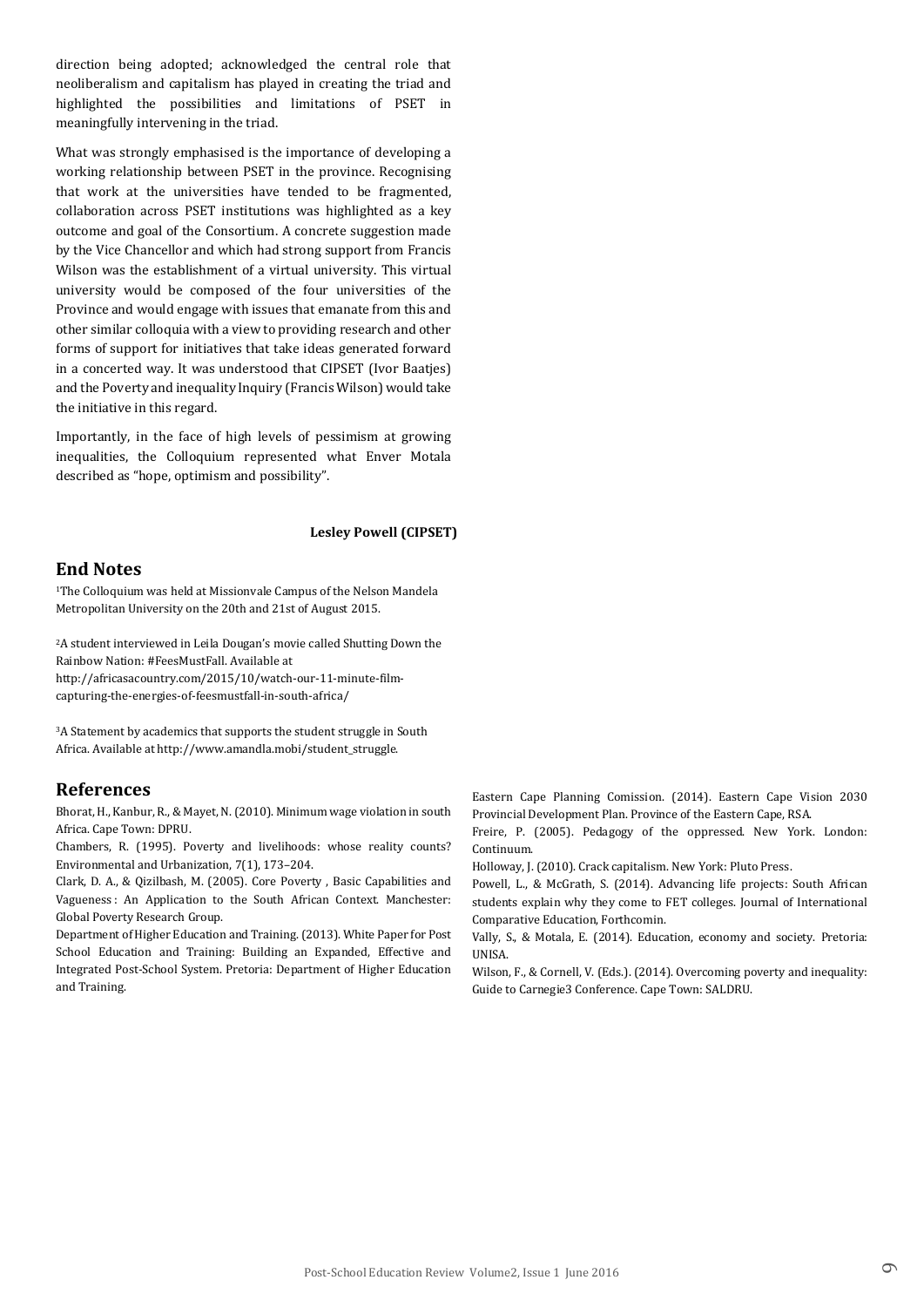# Consensus and Contestations about Community Engaged Scholarship in Higher Education Institutions in the South African Context

#### **Modiehi Morakile**

**Introduction** 

Ernest Boyer's 1996 "Scholarship of the Professoriate, propounded what he called Engaged Scholarship as a transformative hope which ought to bridge the knowledge gap between the academy and the civic communities thus further positioning the academy in facilitating the creation of a knowledge base better able to address socio-economic and political illness that confronted the American society in the 90's (JHEOE Vol 1:1). However, he argued that what he found most disturbing –as almost a mirror image of that description, was a growing feeling in that country that higher education was in fact a problem rather than a solution.

Almost 20 years later this statement rings true even in South Africa. Around the same time South Africa too adopted the idea of community engaged scholarship or simply community engagement. This happened through the promulgation of the White Paper in Higher Education and Training 197 (3). Community Engagement was instituted as the third mandate alongside teaching/learning and research. The White Paper on Higher Education and Training 1997 (3) intended to conceptually ground a transformation agenda on the highly inefficient apartheid institutions (Hall 2010:3).

However, since the promulgation of the White Paper in Higher Education and Training (1997) 3, the full scope of community engaged scholarship has not been realized (CHE Report 2009:81). The CHE report further points to the fact that South Africa has been grappling with the conceptualisation of community engaged scholarship (Ibid: 81). Subsequent to Boyer, there emerged a taxonomy of definitions such that Sandman 2008 and Cooper 2010 called this a 'definitional anarchy'.

#### **Conceptualising Community Engaged Scholarship**

In resonating with Johnson (2015) and other scholars concepts associated with Community Engaged Scholarship in South Africa have included: community service, university community partnership, social and academic responsiveness, academic citizenship and service. Furthermore, this encompasses; distance education, professional community service, community based research, participatory action research and civic engagement. Preece (2012) discuses engagement with reference to "scholarly" engagement, which focuses on aspects such as knowledge production and benevolent engagement as a philanthropic mode of engagement. In addition to this, reference is made to democratic engagement that stresses the consultative nature of engagement in challenging oppressive structures.

Reference is also made to professional engagement, which is understood as formal engagements in the context of managerial and organizational structures (216-217). These typologies of engagement are however considered as a continuum and mutually exclusive (Preece 2012:216). In conceptualizing communityengaged scholarship as including notions such as community based action research, it becomes apparent that the common denominator in attempts to define community engaged scholarship lies in Pienaar's (2015) interpretation. These revolve around participatory action research, co-inquiry or co-production although she argues that proponents of each may evince distinct differences (in Erasmus and Albertyn, 2014: 89). Despite definitional variations, it is quite explicit that the underpinning principles of Community Engaged Scholarship is reciprocity and equal partnership amongst Higher Education Institutions (HEIs).

Arguing that there is definitional anarchy, may present Community Engagement as an unattainable mission. It may also presuppose that there should be a unilateral definition of Community Engaged Scholarship. Institutions of higher learning in South Africa have been implementing Community Engaged Scholarship in multidimensional ways.

Different models have been used to implement Community Engaged Scholarship. From a research point of view, Johnson and Cooper (2014) pointed to the "use oriented research for the benefit of external communities. They defined use-oriented research as a combination of pure applied research and use inspired basic research. Pure Applied Research refers to the application of knowledge as in the case of universities of technology given their historical linkages with the needs of industry. 'Use inspired basic research' according to Johnson and Cooper (2014) "extends the frontiers of basic understanding and also inspired by considerations of use" (Johnson and Cooper 2014: 102). Mapping this argument, is a reflection that research, a combination of use inspired basic research and pure applied research is one of the multidisciplinary ways in which Community Engaged Scholarship can be driven.

This leads to my argument that Community Engaged Scholarship is not a difficult mandate to fulfil. The blue print of Community Engagement Scholarship lies in respecting principles of reciprocity and equal relations between parties involved. Pre-1994 developmental relations entailed what Johnson and Copper 2014 referred to as the Triple Helix. This encompassed Universities, Government and Industry. The community or the civil society had occupied an orphanage status. The Triple Helix approach positioned the "HEIs as sole producers and repositories of expert and legitimate knowledge. The knowledge that may contribute to the disenfranchisement of the poor, marginalized and indigenous communities by excluding their voices in knowledge formation for the resolution of problems to solve problems" (Pienaar 2014: 81).

The Quadruple Helix on the other hand encompassed Universities, Industries, Government and civil society referred to as the ?Third ?Economy. (Johnson and Cooper., 2014). Underpinning Cooper's conceptualisation is an understanding that the triple helix prominent prior 1994 in South Africa, has emerged because of the crisis in capitalism during the 1970s and the importance given to knowledge production as a means to generate profits. Its architecture was most probably based on 'Pure Applied Research' historically applicable to for Technikons, now Universities of Technology (which were mainly created to respond to the needs of industry). Introducing the fourth helix was thus a means through which to engage universities in contributing to developing poor and working class communities.

Following this basic argument I argue that there can be greater clarity in the conceptualisation of Community Engaged Scholarship. The common thread running through all definitional variances is the inclusion of communities in knowledge formation. There is a desire to engage with communities at reciprocal levels and as equal partners. Such an approach provides for is a good developmental strategy to resolve social issues and means that the argument about definitional anarchy may not stand. It is also very clear that there is just a gap between expectations and practice.

What needs to be understood is that there can never be a monolithic definition on Community Engaged Scholarship. Its approach will always vary based on different contexts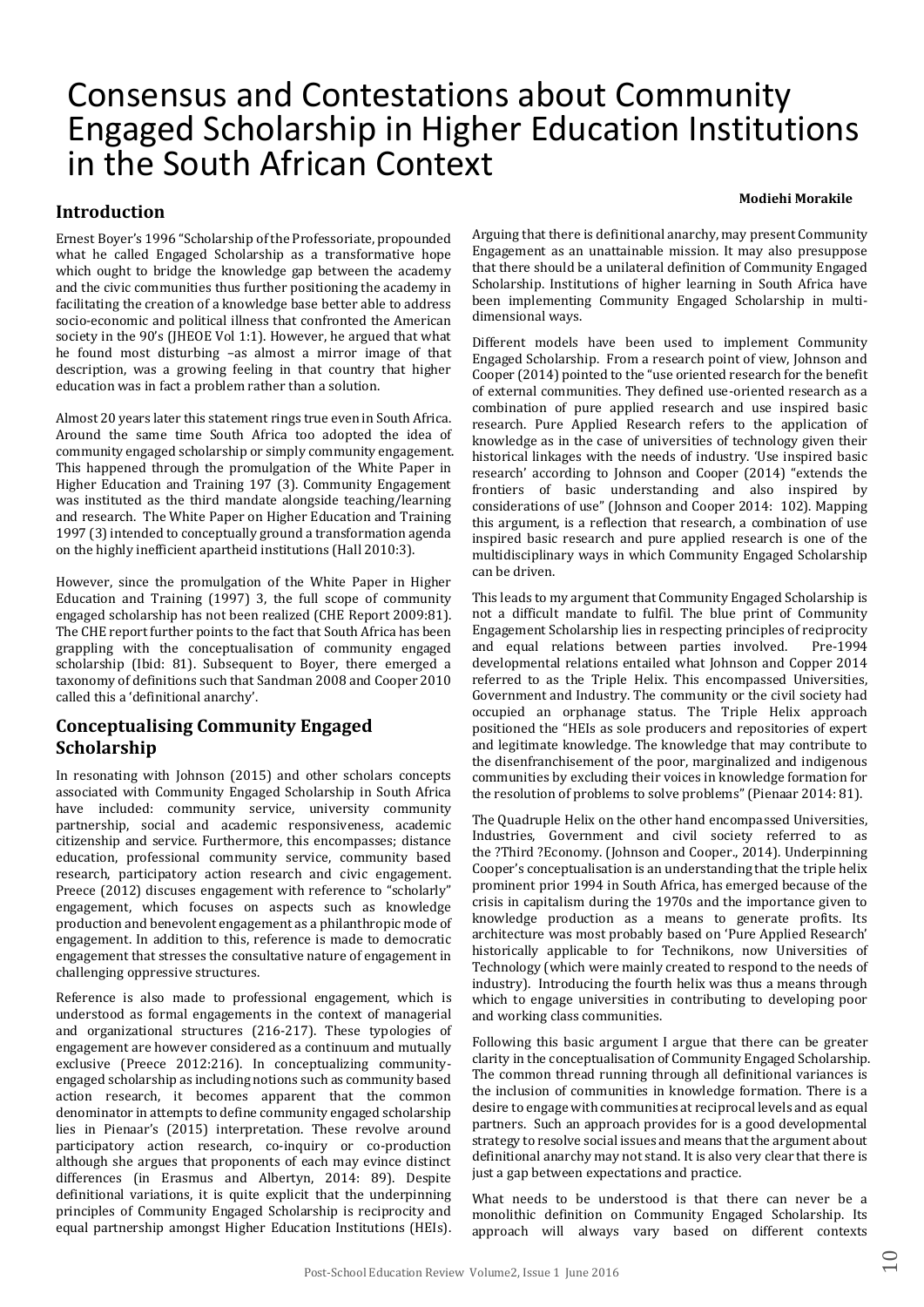characterized by different challenges that are structural and systemic in nature. Reference is specifically made here to the legacy of the South African colonial and apartheid system further exacerbated by internationalization and globalization. In my view the resolution of challenges will call for multidisciplinary approaches through multi-stakeholder participation. Simply put, developmental approaches would have to be context specific.

Furthermore, it needs to be recognised that different institutions of higher learning emerged from different historical backgrounds. How a traditional university would roll out community-engaged scholarship may differ to how a new university would respond.

#### **Proposed way forward**

As a solution, I therefore bring to light the fact that the higher learning landscape needs to adopt a shift in paradigm. It needs to be liberated from the perpetual conceptualization cycle and trap. In order to achieve this there needs to be a transformed mind-set so as to elicit transformation from below i.e. at the students and community levels. This is also likely to surface the structural and systemic problems that are deeply embedded in South African society which cannot be resolved by conceptual formula and definitions alone. These challenges refer in particular to the socioeconomic challenges of rising unemployment rates, gender inequality, drug and substance abuse, xenophobia, the spread of the HIV/AIDS pandemic amongst other such challenges..

The achievement of the full scope of community-engaged scholarship, can be achieved through multiple innovative and creative approaches that are embedded in activist scholarship and what Gramsci refers to as 'organic' intellectuals. This sentiment is shared by Magiza (2014) who emphasizes the inculcation of an activist research approach. Fundamental to this, is the necessity of ensuring a particular approach to the ethical requirements of engaging communities in scholarly work. Most noteworthy, agreeing with Pienaar (Pienaar 2014) is the protection of the flow and usage of indigenous knowledge created from and with community members and how it is used in academic publishing.

With this in mind, a space for the creation of oppositional discourse about the origins of knowledge should be encouraged. A space, which allows for a dialectical approach where ideas are freely contestable through reasoned arguments. Knowledge that demystifies what has always been seen through the lens of traditional academic approaches should also be given a space in the developmental discourse but should be re-examined critically.. Resonating with Magiza (2014), Community Engaged Scholarship will not only have a positive developmental impact but can also strengthen the pedagogical capabilities of higher education institutions. This could lead to the production of graduates that are not only knowledgeable in an academic sense but who also have a sense of responsibility towards society through the acquisition of the attribute of cultural tolerance in South Africa. (CHE Report 2009).

#### **Modiehi Morakile, Vaal University of Technology (VUT)**

#### **References**

Pienaar S. "Considering ethics: Enabling participatory knowledge", in Erasmus M. and Albertyn R. (2014), Knowledge as enablement-Engagement between higher education and the third sector in South Africa. Sun Media Bloemfontein

Magiza G. "Community Engaged scholarship as pedagogy of possibility and knowledge enablement", in Erasmus M. and Albertyn R. (2014), Knowledge as enablement-Engagement between higher education and the third sector in South Africa. Sun Media Bloemfontein.

Council on Higher Education (CHE) Report, (2009), Higher Education Monitoring; "The State of higher education in South Africa" HE Monitor No 8 October 2009.

Johnson B. and Cooper D (2014), Some theoretical considerations of engaged scholarship and the use orientation research at the new university in South Africa: The Vaal University of South Africa, Southern African Review of Education, 20 (2): 97-120.

Education White Paper 3 of 1997, "A programme for the transformation of higher education"

Sandman et. al, (2008), "An integrated model for advancing the scholarship of engagement", Journal of Higher Education, Vol 12, Number 1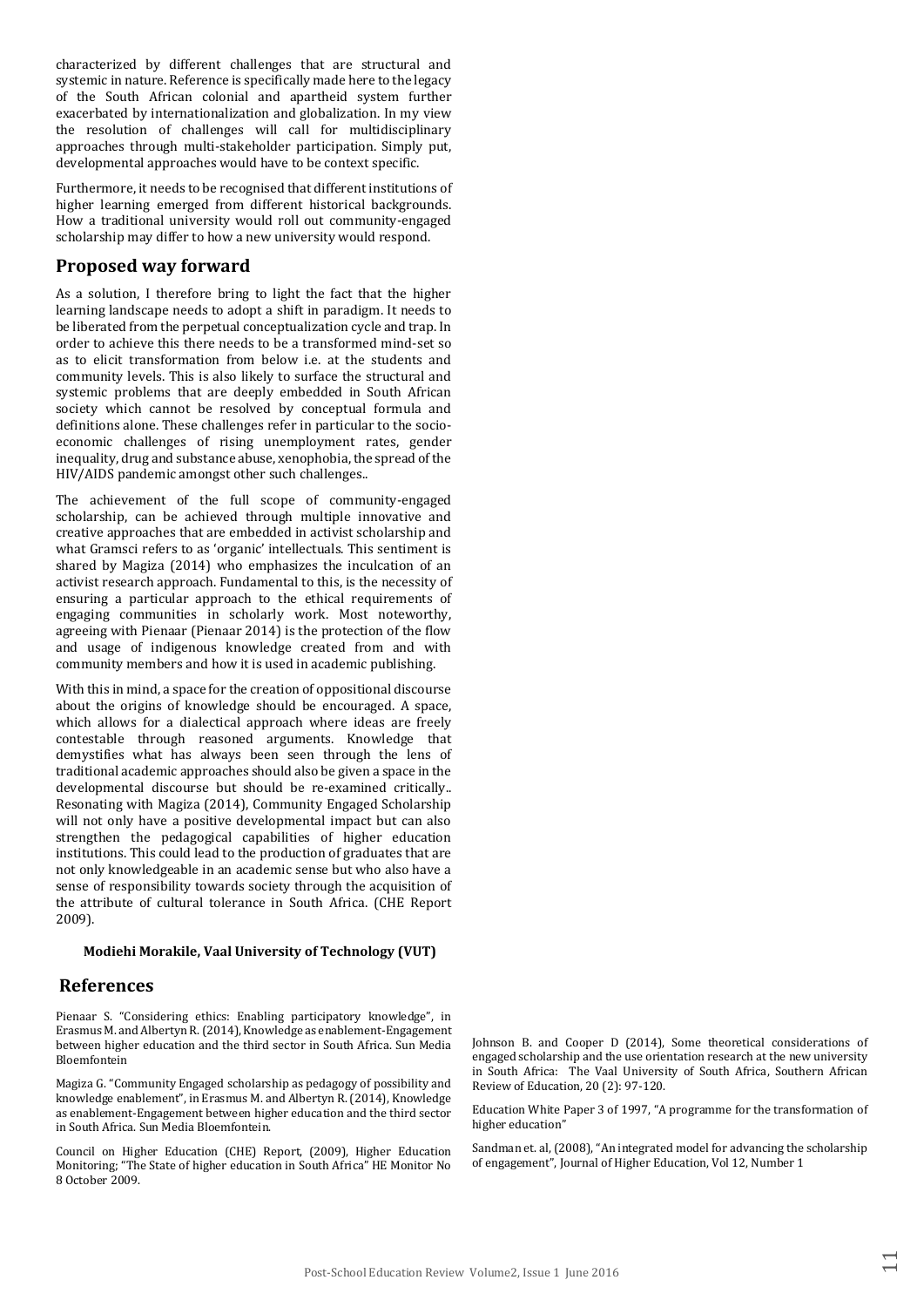# CLING Women Facilitators: The Lifeblood of Community Education in Freedom Park

### **Introduction**

Women are at the centre of Community Literacy and Numeracy Group (CLING) activities in Freedom Park. In this article, I will attempt to show the important role they play as facilitators in community education programs in Freedom Park. This offers a window into understanding the agency of women facilitators in addressing the numerous challenges in Freedom Park through CLING.

The article begins by providing a brief history of Freedom Park and its harsh socio economic conditions. This will enable a better understanding of the role CLING women facilitators are playing and the importance of their efforts to improve literacy and numeracy skills in Freedom Park.

### **Background and Living Conditions in Freedom Park**

Freedom Park is situated about 30 kilometres south of Johannesburg, close to Soweto. It was formed in 1993 after the unbanning of liberation organizations and shortly before the first democratic elections in 1994. At the time, the community in Freedom Park was made up of migrants from the neighbouring hostels and backyards rentals in the industrial areas of Johannesburg. Initially, Freedom Park was to be developed as part of an expansion of Devland industrial area. However, since 1993 the occupation of Freedom Park by an increasing number of shack dwellers changed Freedom Park into a residential area.

Over the years, Freedom Park has become a site of resistance to evictions and service delivery protests. As a result, from 2000, three primary schools, a high school and a clinic were built. After 2002, public housing was provided for the community and this led to the recognition of Freedom Park as a formal township.

Freedom Park resembles many communities in South Africa that are excluded from decision making and feel alienated. On high illiteracy levels, the late Ward Councillor, Mr. Mbuyiselo Dokolwane (2014) said:

"… when you don't see a lot of people going to libraries, when you don't see a lot of people reading newspapers, when you don't see newspaper stalls around, when people do not read their bills, to me it tells that its either they don't like reading or they cannot read. If you see a lot of bills not opened, it tells a story – that they cannot read or write".

This draws attention to the problem of illiteracy resulting from the socio-economic conditions under which Freedom Park residents live. More than 63% of families live on less than R2000 per month, and over 80% live on less than R3000 per month (Hoag, 2009). Of the families that receive social grants, over 70% of them receive less than R800 per month from the grant (Hoag, 2009). Almost 30% of the families are female headed households, compared to just 8.1% which are headed by single fathers. At the time of the survey, 12.4% of families had orphans and were not receiving social grants (Hoag, 2009).

This gives a snap shot of the difficult living conditions under which CLING women facilitators run community education programs.

### **CLING Women Facilitators and their role in community education in Freedom Park**

Any narrative of CLING in Freedom Park cannot be separated from the experiences and critical contributions of women facilitators. Not only are the majority of CLING facilitators women, some of

#### **Thamsanqa Hamilton Hukwe**

the lifeblood of the group.

Out of the six women facilitators in Freedom Park, five are single mothers between the ages of 22 and 45 years. All of them have high school education with a minimum of grade 10. They also hold part time jobs as domestic workers in Eldorado Park.

These women constitute the core group of facilitators in terms of day to day administration, operation and implementation of CLING activities. They are bound together by a need to improve their literacy and numeracy skills as well as that of the community. They have also worked in the local schools as assistants and established good working relationships between CLING and local schools.

In the quest to advance their personal development and improve their facilitation skills, they have attended educational workshops and seminars organised by Centre for Education Rights and Transformation (CERT). As a result of this, they have developed activities such as 'homework assistant', afternoon classes and a drama group with a view to provide learner support programs. Their role as community educators continues to evolve as they now also provide counselling services to the children who experience different kinds of abuse in their homes. However, they face numerous challenges which they have worked to overcome.

Julia Mamushe, a CLING woman facilitator, has also pointed out how workshops and seminars organised by Centre for Education Rights and Transformation (CERT) has improved their capabilities in listening with empathy and conducting afternoon classes for learners. She added that 'the training we got from Ivor and Britt helped us with skills to improve our learning activities … in the afternoon classes'.

There is a high level of enthusiasm about CLING among women facilitators. When asked about this Zusange said 'we feel happy about the work we do in reading clubs because the learners that are attending have improved their reading and writing skills. They can paint the picture and also separate colours'.

CLING women facilitators have also ensured CLING in Freedom Park is sustained. This was illustrated when CLING was inactive for eight months in 2009. CLING women facilitators were able to revive the group after which it became dominated by highly motivated young women (Kgobe and Sotuku, 2012).

Parents have also noted how CLING women facilitators have an effect in helping them to manage stress related to their children's education. When asked about the role of CLING women facilitators, Mrs. Tsholo, who is a parent, affirms this: "…it… helps us as parents because we don't have time and when children are from CLING they come home, done already with their homework (sic)" (Tsholo, 2014).

Parents also view CLING women facilitators as keeping children focused. "CLING has really improved the quality of my child's life…she used to out playing after school but now from school she goes directly to the CLING centre" (Mncube, 2014). This also shows the transformative aspects based on CLING women's contribution to the community education.

Similarly, Mr. Khumalo said "CLING plays a very critical role in taking children off the street. There is a lot of 'nyaope' abuse in the area, it is our responsibility as parents to work hand -in -hand to encourage our children to attend CLING classes and stay off the streets. As you can see, all the medals are proof of her [referring to his daughter] improved performance" (Khumalo, 2014).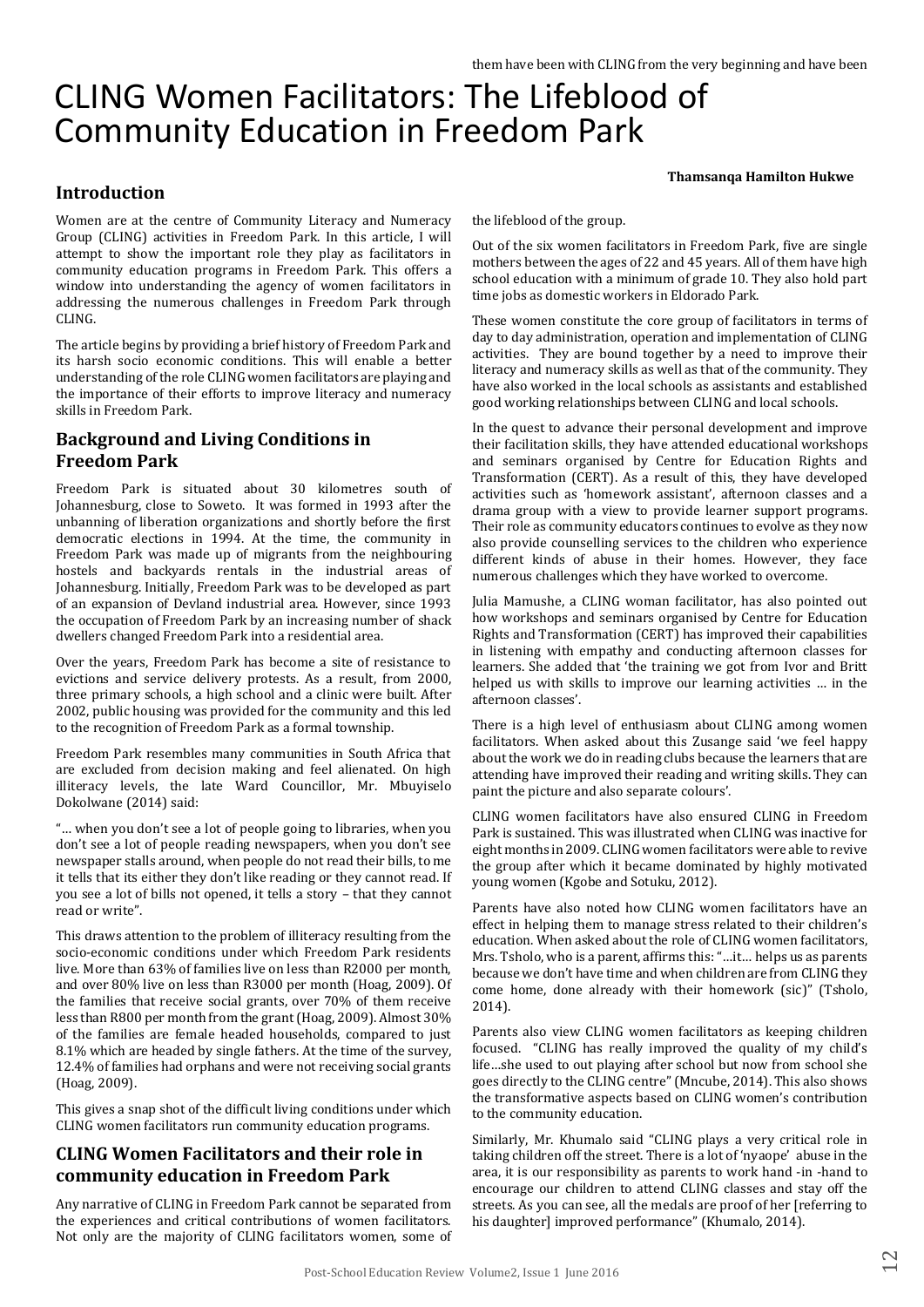Their work has also been appreciated by educators from the local schools who have observed the difference between learners attending CLING activities and those who do not. When Mrs. Modikwe was asked about CLING she said "… it is helping learners even when you check spelling, expression, they differ…than those who do not attend CLING classes" (Modikwe, 2014).

However, even though CLING facilitators are highly motivated by the work they do and the positive effect it has, they operate under very depressing conditions which limits their potential.

A CLING woman facilitator, Patience Mashaba describes this.

"…there are lot of challenges; we do not have financial support to run our programmes. We don't have toilets and access to water. We rely on our neighbour for water. Our place is small since we operate from a container. One part is used as a library, yet we still have to work from there, there is no privacy" (Mashava, 2014).

Mr Khumalo a parent echoes this view:

"Children suffer a lot during winter because the zinc structure is cold in winter, and because the containers are so small, in winter they struggle fitting in the container…" (Khumalo, 2014).

A CLING woman facilitator adds:

"We are volunteers and we do not get paid. In as much as we try to recruit new volunteers we end up losing them because of these challenges. At the end of last year we had 20 something volunteers now we only have 7 left…"

There was a time when CLING facilitators did receive a stipend, but this has ceased. Zusange Hukwe, one of the women facilitators, highlighted how '…there was a time when we [the women facilitators] met and agreed to contribute money and cook for the children when we were still receiving stipend from the government' (Hukwe, 2014).

Another challenge pointed out by them is a lack of a feeding scheme.

'…most of the children come directly from school and they are usually hungry by the time they get here. Ideally we would have wanted to give the something to eat but we are forced to teach them on an empty stomach which affects their concentration levels. As facilitators we find ourselves helpless since we cannot even offer them a snack to get them concentrate again.'

CLING women tried to secure support in terms of food for CLING activities from local chain stores. However, this has been erratic and some classes were suspended as a result.

#### **Conclusion**

CLING women facilitators have had a profound effect on community education at Freedom Park. This has been shown by the views shared by both CLING women facilitators, parents and teachers with children attending CLING activities.

So far, support for CLING has primarily focused on training to improve facilitators' skills. CLING activities must also be understood as instruments to analyse power relations in society to develop educational programs that respond to the needs of communities. A crucial issue is how this relates to the experiences of women and their agency in addressing the challenges facing the Freedom Park community.

There is also an urgent need to address the difficult conditions in which CLING activities are conducted. Government institutions, in particular the Departments of Education, must support initiatives such as CLING. This can contribute to consolidating the work already done and ensure this can be expanded to address the numerous challenges facing learners in communities like Freedom Park.

#### **References**

Baatjies, I. & Kgobe, M. & Sotuku, N, (2012). Report of the Community Literacy and Numeracy Group Project.

Corine Nadine Hong, 2009. Social Justice Struggles in Freedom Park: Linking advocacy, research and community organising

Hoag, C N, (2009). Social Justice Struggles in Freedom Park: Linking Advocacy, Research and Community Organizing. Capstone Collection. [Online]. Available from: http://digitalcollections.sit.edu/capstones/1239 [Accessed 05/03/2016]

Khumalo, J. (2014), CLING in Freedom Park. [Interview]. 2nd April 2014. Mahlangu, W. (2014), CLING in Freedom Park. [Interview]. 16th May 2014. Mashave, Patience. (2014), CLING in Freedom Park. [Interview]. 28th March 2014.

Polo, A. (2014), CLING in Freedom Park. [Interview]. 13th May 2014. Tsholo, B (2014), CLING in Freedom Park, [Interview]. 12th May 2014. **Thamsanqa Hamilton Hukwe (CERT)**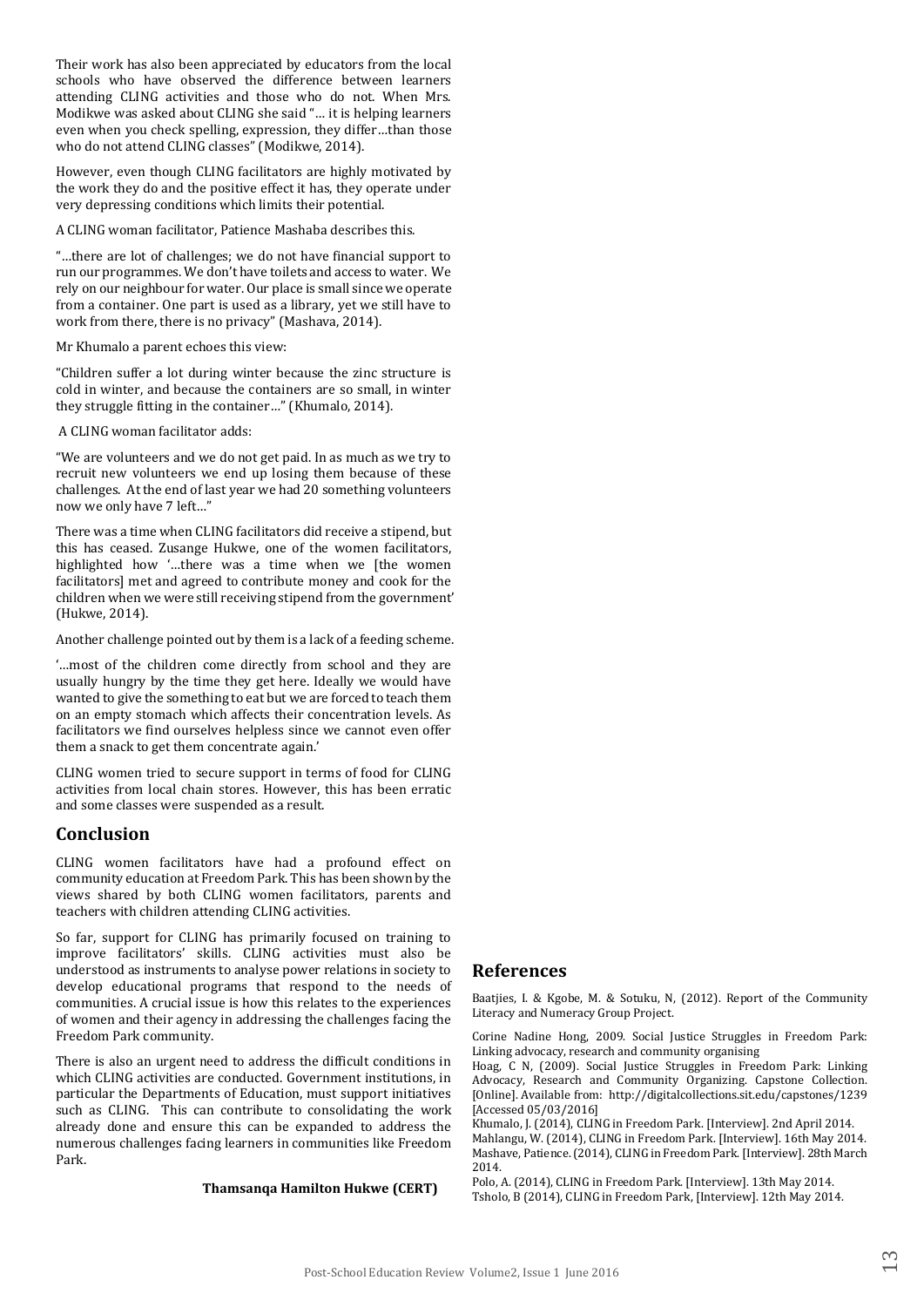# Workplace-Based Learning (WBL): A Conceptual Frame for WBL Pedagogy

### **Introduction**

The Department of Higher Education and Training (DHET) has initiated the development of a policy framework for workplacebased learning (WBL). This comes at the back of claims made in the White Paper on Post-School Education and Training that (DHET, 2013: 64):

Learners exiting universities, [Technical and Vocational Education and Training] colleges and programmes funded by [Sector Education and Training Authorities] are not, in general, finding work easily. They are often described by employers as lacking the skills needed. Sometimes this seems to relate to a lack of practical workplace experience. Workplace learning must be seen as an integral part of qualification and programme design.

While there are no arguments against these intentions, and the development of a policy framework which will enhance a systemic implementation of the practice, is supported, there are some concerns: the explicit link to employment as seen from the excerpt above, presents a dangerous move away from the educational value of WBL.

Internationally, the educational value of WBL in authentic workplace settings is well documented, and has been practiced for many years in technical, vocational, occupational and professional settings (see for example Boud and Solomon, 2001; Malloch, Cairns, Evans, and O'Connor, 2011; and Coll, and Zegwaard, 2011, to name a few). In South Africa, as elsewhere in the world, there is a renewed focus on WBL, but this interest is almost always closely linked to economic concerns, particularly in seeing WBL as a means to solve the problems of a struggling economy and poor uptake of new entrants (Blom, 2015). This is because practitioners all over the world know that WBL can significantly ease the transition of learning to work; and, that it contributes to the development of the skills and attitudes of new entrants that make them much more attractive to potential employers. These skills and attributes have become known as 'employability' qualities or skills.

Nevertheless, while improved employability is undoubtedly an important aspect, to be a catalyst for a smoother entry to workplaces, the rationale for WBL should firmly remain within the realm of the educational value of the practice.

This paper therefore focuses on the educational rationale and the appropriate WBL pedagogies that will enable learning in and at the workplace.

### **Workplace-based learning pedagogies**

Finding a conceptual frame for WBL pedagogy is by no means simple – it is not possible, for example, to transpose an educational pedagogy to WBL. This is because different pedagogies are at work when we talk about 'learning at work, for work and through work' (Evans, et al, 2011: 159). Furthermore, the taught curriculum at institutions cannot be mirrored by what students are exposed to in workplaces. This is because more than the formal curriculum is taught (and learnt) when a student engages with real-life problems in an actual workplace. Curricula therefore need to incorporate both the institutional focus and the workplace focus. In South Africa, a term first coined by Barnett (2006), namely, 'a curriculum which faces both ways', has become common parlance. This refers to a curriculum which reflects the interrelationship between learning and work, thereby providing education that is not entirely focused on 'work', but which enables young entrants to function effectively in workplaces through an integrated curriculum encompassing both disciplinary learning and workplace practice.

#### **Ronel Blom**

A key factor in the knowledge–practice combination of a curriculum that faces both ways is the need for (Gamble, 2009: 3):

…a mix of different forms of knowledge, drawn from both nonempirical (conceptual) and empirical (situated in everyday life) domains, for the curriculum to enable both knowledge progression and occupational progression.

It is with these issues in mind that a conceptual frame for such a curriculum is suggested. Roughly based on Evans, (et al, 2011:155), the central focus of learning at, for and through work are:

- o Enculturation which refers to 'learning how we do things here' – understanding, and identifying with, the culture of the organisation;
- o Building competence which relates to the taught curriculum that will lead to 'learning to achieve the occupational standard'. This is often also a requirement for professions where the individual is seeking a licence to practice, e.g. a professional engineer;
- o Improving practice, innovation and renewal namely, 'learning to contribute to the organisation'. Students can, and should, contribute to the main business of the workplace. Opportunities should therefore be created for students to engage with and solve real-life problems;
- o Fitting in which refers to 'learning about the ethics, professional practice and social context of workplaces'. Hager, (2011: 19) makes the point that 'the significant role of social, cultural and organisational factors in workplace learning is underestimated. Though some of the theorists … allow [for] a role for such factors, they serve as a backdrop against which workplace learning occurs. [However], later theories of workplace learning provide much more decisive roles for social, organisational and cultural factors in shaping workplace learning and performance';
- o Understanding the field relating to, 'learning about the professional and/or occupational field' for career development; and
- o Shaping an identity which is 'learning about the identity of the vocation/profession', and coming to identify with it.

The curriculum should therefore imagine more than the content or subject matter taught at the institution – it should recognise that learning at, for and through work require a re-contextualisation of knowledge, and that it requires 'multi-faceted, pedagogic practices' (Evans, et al, 2011: 156): Understanding how different forms of knowledge are re-contextualised as people move between sites of learning and practice in universities, colleges and workplaces provides new ways into longstanding and seemingly intractable problems of the relation between 'theory' and 'practice'.

### **Conclusion**

The DHET's policy framework on WBL will have to put its stake in the ground. If enhanced learning is the desired outcome of the policy framework for WBL, then the policy must strongly frame the practice as an educational practice. This position may be at odds with the economic and social expectations of growth and employment so evident in the discourse about WBL. However, Blom (2013) for example say that 'first and foremost, [workintegrated learning] is about learning, and not about working. Work is the vehicle for learning'. An educational policy framework should therefore unreservedly make the case for WBL as an educational practice, not as an economic tool.

#### **Ronel Blom (REAL)**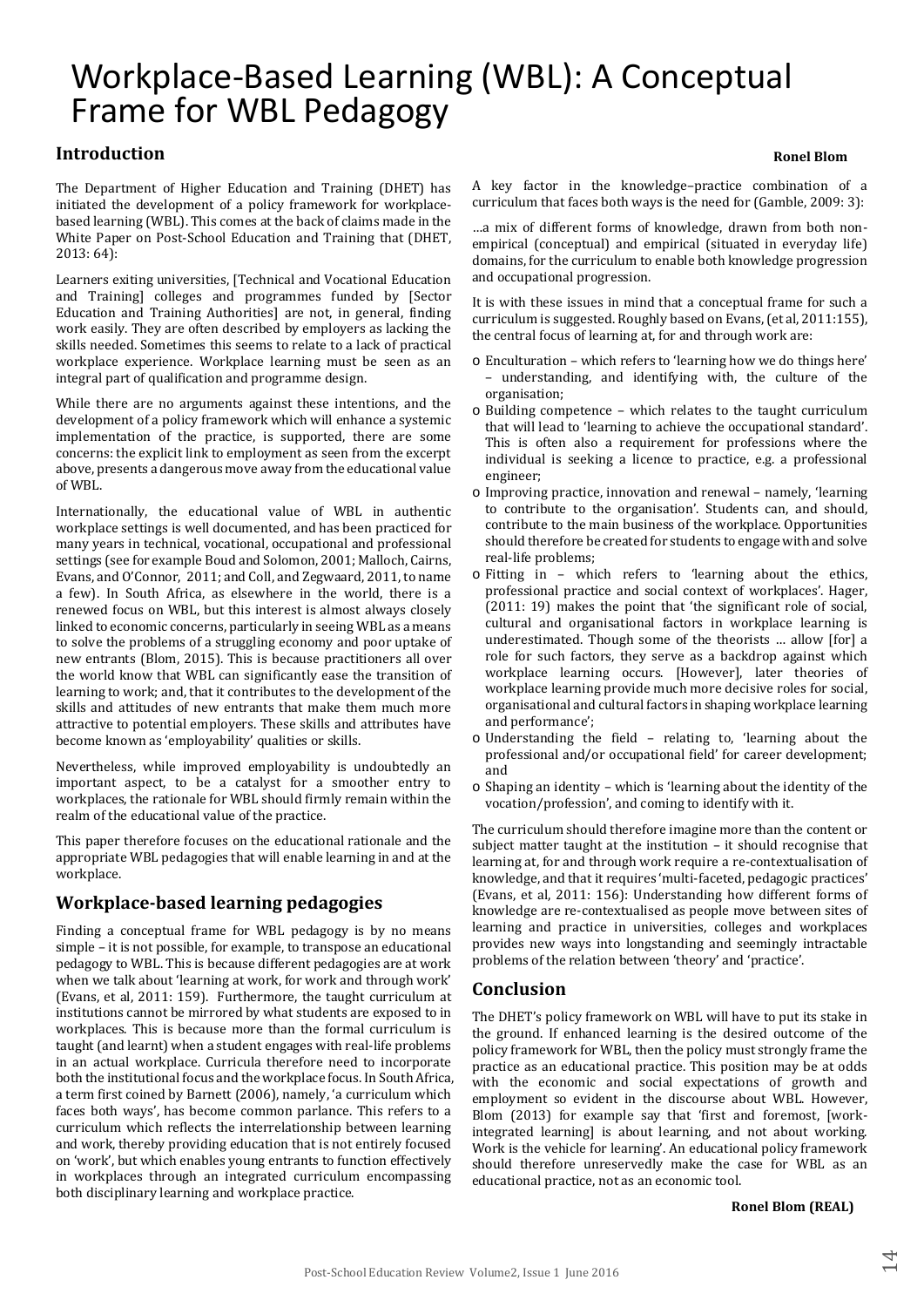#### **References**

Barnett, W (2006). In Hordern, J (2014). How is vocational knowledge recontextualised? Journal of Vocational Education and Training. Vol. 66, No 1. Routledge. Taylor and Francis Group.

Blom, R. 2013. Work-Integrated Learning and Employability. The African Journal for Work-Based Learning. Inaugural edition, 2013. Southern African Society for Cooperative Education.

Blom, R. 2015. Development of the Policy Framework on Workplace-Based Learning. International Literature. A study commissioned by the Department of Higher Education and Training.

Boud, D, Solomon, N (Eds), 2001. Work-based Learning. A New Higher Education? The Society for Research into Higher Education. Open University Press.

Coll, RK, and Zegwaard, KE (Eds) (2nd edition), 2011. International Handbook for Cooperative and Work-Integrated Education. International Perspectives of Theory, Research and Practice.

Department of Higher Education and Training, 2013. White Paper for Post-school Education and Training. Building an expanded, effective and integrated post-school system. Government Printers: Pretoria.

Evans, K, Guile, D and Harris, J (2011). Rethinking Work-Based Learning: For Education Professionals and Professionals Who Educate. in The SAGE Handbook of Workplace Learning, 2011. Malloch, M., Cairns, L., Evans, K. and O'Connor, B.N. (Eds). SAGE, London.

Gamble, J. (2009). The Relationship between Knowledge and Practice in the Curriculum and Assessment. Concept Paper commissioned by Umalusi.

Hager, P. 2011. Theories of Workplace Learning. in The SAGE Handbook of Workplace Learning, 2011. Malloch, M., Cairns, L., Evans, K. and O'Connor, B.N. (Eds). SAGE, London

Malloch, M, Cairns, L, Evans, K and O'Connor, BN (Eds), 2011. The SAGE Handbook of Workplace Learning. SAGE, London.

#### On all things falling prefixed by hashtags… Rhodes, Fees, Outsourcing and anything in between that can't be boxed in…to slogans when we protest, let us remember also the things that make homes, that hone and fuel the potent pen – the poets spear, and the bricks that follow… as reminders of the hollow promises of the freedom charter that easily pass for wall paper, four-walled, to decorate our tug of war. It papercuts. If walls could talk what would they to us? Hee! HE... Higher Education HE… Patriarchy HE…HE…HE, it's not funny Mr. President. Come to my residence and you'll understand the violence of inequality and the gentrification of education that makes us the lovechild of the sordid affair of corporate governance. This oxymoron of development leaves us smudged in the middle of juxtapositions, contradictions of a common interest conflict-bridled by profit-driven corporate interests, Economic Hitman – speak on it! Invisible hands clearly seen orchestrating forces of supply and demand but yet deny their hand in drowning us in debt. If walls could talk… on all things falling, prefixed by hashtags… Rhodes, Fees, Outsourcing and anything in between that can't be boxed in…to slogans when we protest, let us remember also the things that make homes, the four-walled struggles that are not seen, that are wanting, that are not sexy, that are not catchy. That are uncomfortable and messy. Tedious, less dramatic On Things Falling

like writing the curriculae that paint, through our four-walled struggles,

horizons of the world our protests beckon.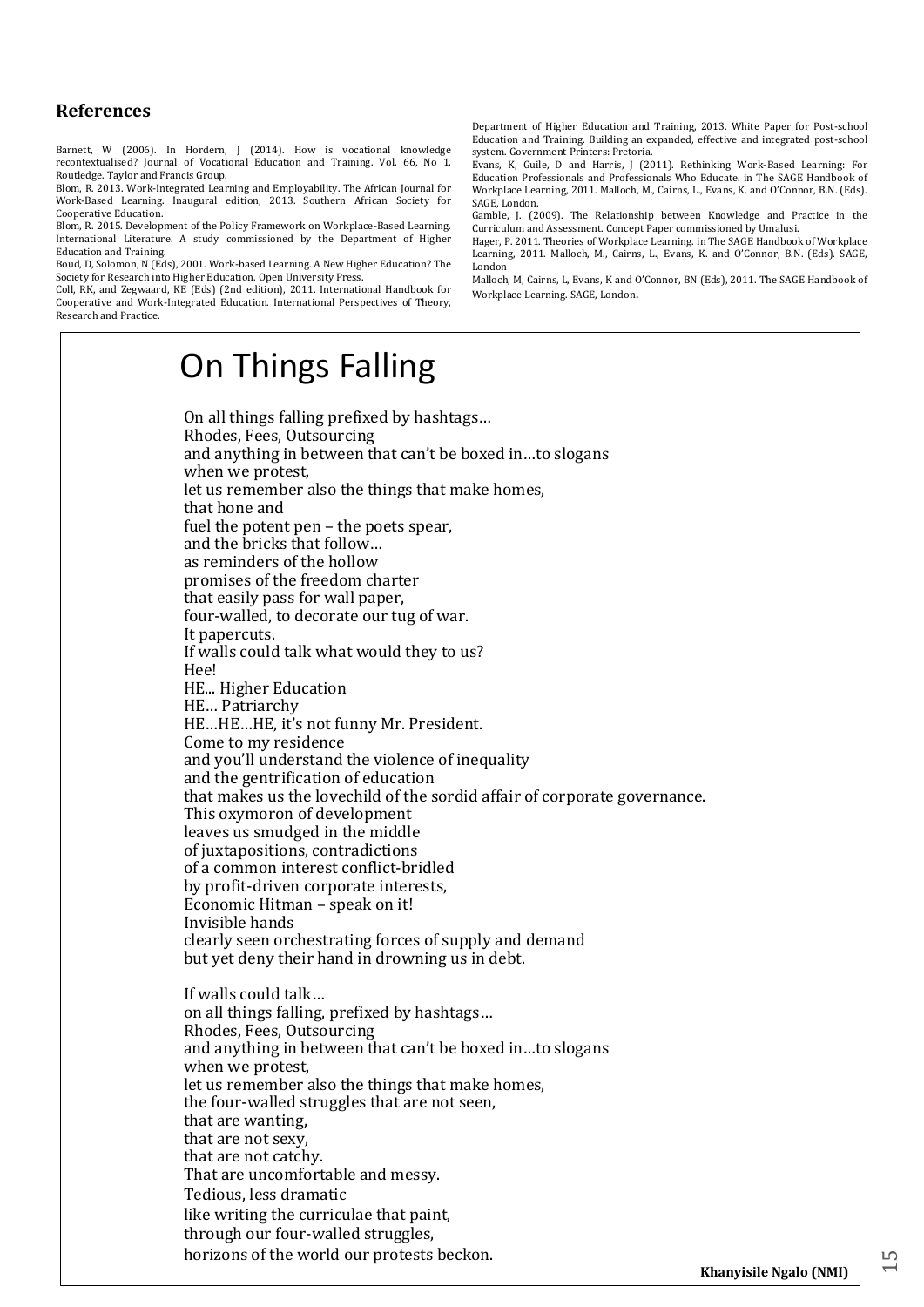# #FeesMustFall: A Counter Voice to the Dominant Discourse on Violence

**Late last year, in the midst of the student protests, Lyn Snodgrass, Associate Professor and HOD of Political and Conflict Studies at NMMU, wrote an article entitled, 'South African Students and Universities May Now Be Trapped in a Cycle of Conflict' (26th October 2015)1. At the same time student representatives, workers and intellectuals from around 20 higher education institutions gathered in Johannesburg at the 2nd Neville Alexander Commemorative Conference that focused on 'Students Rising'. Here, students appealed to academics to provide a counter-voice to the dominant discourse on violence, the kind to which Snodgrass was a contributor. So for those who have not read Snodgrass's article I will attempt to summarise it now.** 

Snodgrass examines the 'worrying trend of victory through violent conflict' by admitting universities are sites of struggle, potentially, and initially uses the conflicts that occurred outside Parliament and the Union Buildings to illustrate her point. Beyond her introduction however, she refers to the protests in general, as they occurred across the country.

An attempt is made to historicise and contextualise higher education in South Africa to explain the conditions of those alienated by it, and concludes that '…when social systems are unresponsive to fundamental human needs like identity, autonomy, participation and security, frustration is inevitable.' Snodgrass offers us a simple equation: frustration leads to aggression and the potential for collective violence, a 'precursor for revolution in society'. Based on this, she predicts that there will now be an 'escalation in violence, increasingly unrealistic demands, negative emotions of anger, hate and fear, polarisation and negative stereotyping, morally outrageous collective behaviour, and the emergence of militant hostility.' These 'destructive dynamics' have triggered a cyclical pattern of violent behaviour. The learned behaviour of gains through violence, so prevalent in service delivery protests, has now moved onto our university campuses.

In her concluding section entitled 'Too little, too late', issues raised by students in the #FMF movement, namely the lack of substantive transformation, highly problematic curricula, the absence of participation, intersectional issues of race, class, gender and sexuality, are raised. Snodgrass writes that these issues, as well as the 'destructive' conflict that has occurred in reaction to them, will hamper the 'real' transformative efforts that need to occur. She wonders if the higher education sector has 'missed its chance'.

There are many disturbing things about the Snodgrass article. It seems that she has not had any sustained engagement with the #FMF movement, nor with students or workers in it, around the issue of 'violence'. Sarah Godsell's article was published in the Same publication before Snodgrass published hers, yet she chose to not engage with it. Godsell addresses the highly problematic nature of dominant understandings of 'violence'. As a student she calls for the violence that maintains the status quo to be named. Snodgrass generalises the 'violence' that occurred outside Parliament and the Union Buildings to all student protests, a bizarre, but common trend in public discourse. Then there is the problematic absence of what she means by 'violence'. So I will focus on what constitutes 'violence', and the seduction of labelling what were overwhelmingly non-violent protests 'violent'. And with the students' and workers' words, I will try and bring their voices into the conversation as we reflect on what has been and what may come.

At the recent Neville Alexander Commemorative Conference, I refer to earlier students came together to talk, discuss, strategise, attempt to understand and analyse what had occurred and how to go forward with the various issues. The first question put to us all

#### **Nadeema Musthan**

by them was about 'violence'. Students, workers and academics said and asked the following (paraphrased):

- o How can the generation of 1976 condemn the protests and call us 'hooligans'?
- o Little is said about the everyday epistemic violence experienced by students on campuses.
- What is 'violence'? Burning tyres is not a violence act, except for the tyre.
- o The university does not respond to us. We have a culture of protest at our institution. It is only when we damage property that they talk to us.
- o Please, academics, when you write about the 'violence', ask what came before.
- o There are no less than six different security companies/units on our campus.
- o Decolonisation is a violent process.
- o Please understand, we don't want to burn, but we are prepared to burn if we have to.
- o We cannot live on what they give us. There are no increases and they do not listen to us.
- o It is hard to talk about what happened here. Police were hitting our mothers and fathers (outsourced workers).
- o Most of the cleaning staff are single mothers. I am a young single man and the money is not enough. How can those mothers live?
- 'Bringing violence onto our campus via the private security and the police created an atmosphere of fear and intimidation and was counter to any good faith negotiations between UJ management, students and workers. The right to protest was seriously challenged by these violent acts of intimidation at UJ (academic).
- o The discourse around violence in South Africa is anti-poor and anti-black. The criminalisation of students…outsourcing and workers' conditions on campus is not considered violence. Vice-chancellor's salaries are not (student).

It was clear that notions of 'violence' were highly contextual, unequal and subjective. The definitions are partial, skewed, and as Godsell notes in her article, anti-poor and anti-black. I will not discuss the issue of the nature and the right to protest here. Pierre de Vos, an authority on Constitutional Law, wrote a compelling piece on the right to protest and police violence in the same publication, suffice to say that the majority of protests (not riots) across the country around the #FMF movement were overwhelmingly non-violent. Much of the physical violence occurred against students and workers by armed security personnel and the police force. On this basis, the blanket use of the word 'violent' to describe the protests is rejected.

In moving beyond a simplistic understanding of what constitutes violence, to go beyond what Snodgrass offers, I draw upon Zizek and Fanon. The violence Snodgrass claims has been initiated by the students is what Zizek calls 'subjective' violence. It is the burning, the beating, the teargas, the rubber bullets and stun grenades (that was directed at students and workers). It is the visible violence. But it is not the only kind there is. There is also 'objective' violence that Zizek writes, is constituted by symbolic violence (through language and its forms), and systemic (or structural) violence (that arises from economic and political systems). This objective violence is invisible. Furthermore, you cannot 'look' at subjective and objective violence from the same place.

Visible violence is seen as occurring 'out of the blue' in a 'normal' peaceful state. Indeed, Snodgrass asks, 'Where did all this anger and fury come from?' Objective violence is that which is inherent in the 'normal'. It cannot be 'seen' and must be historicised. Without an understanding of the two, one cannot make sense of what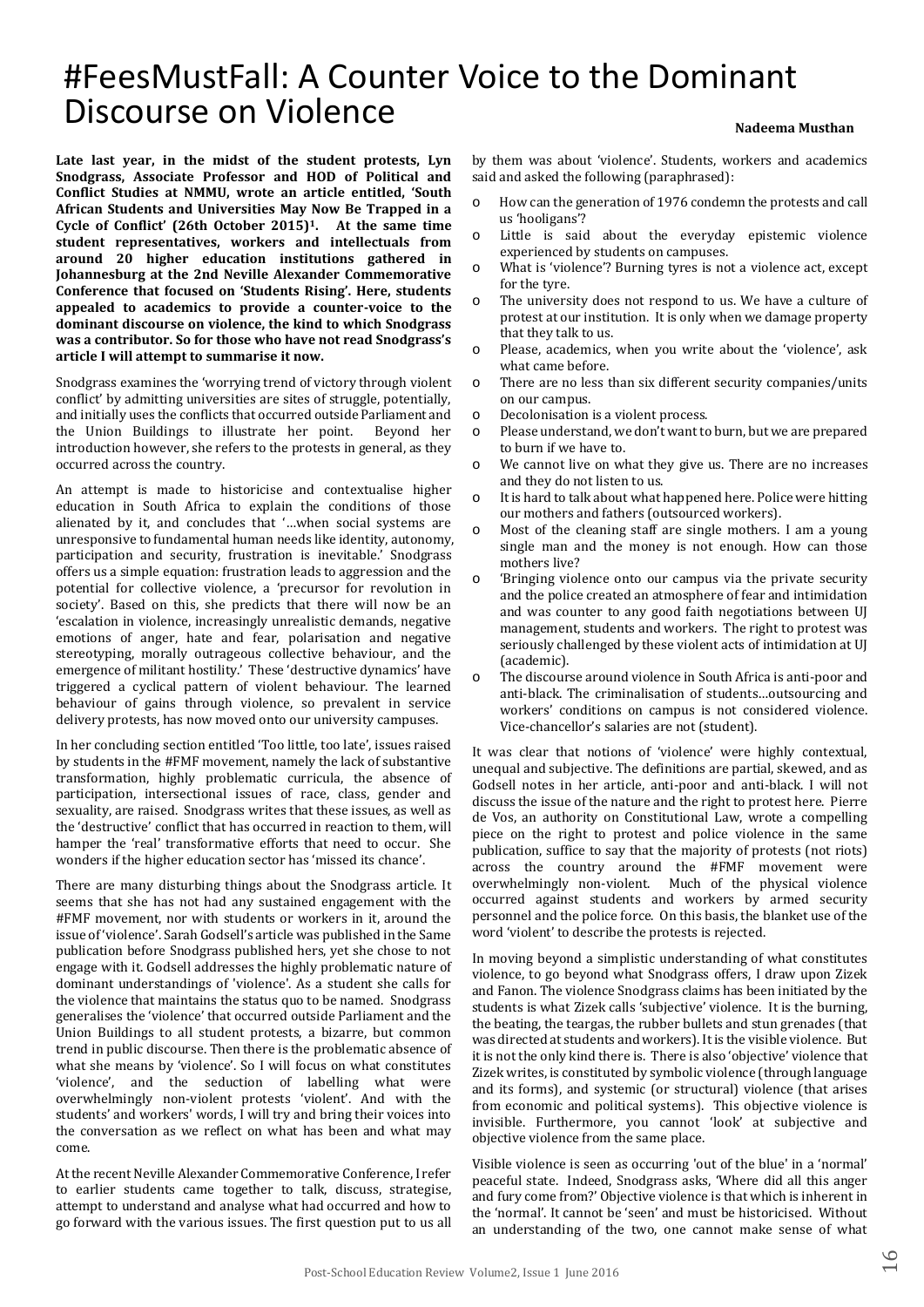appears to be sudden, irrational, irresponsible, subjective violence. When Snodgrass labels the students and workers all 'violent' she is criminalising them, and in doing so, removing all need to listen to them, to engage with them, to change anything. The same was done on campuses all across the country.

Snodgrass acknowledges the violence in the 'normal'. She writes of the exclusionary language policies (both Afrikaans and English), the anti-poor, racist, sexist, Eurocentric habitats of the higher education landscape. But she does not call this 'violence'. She does not make the links between the objective and the subjective violence. But the students have. Snodgrass not only focuses very narrowly on 'violence', but also misappropriates it and lays it at the feet of protesting students. Even a rudimentary examination of the various protests shows that overwhelmingly, police and security personnel have initiated the visible violence that has occurred.

More insidiously, Snodgrass's (and others') focus on the overt violence serves to distract us from the other forms, and in doing so, do they not participate in them? The privileged position of NOT having to focus on systemic and symbolic violence allows the subtle forms of coercion that maintain and sustain the relations of dominance and exploitation - including the threat of violence -to go unnoticed. While it may not have been a conscious decision to collude symbolically with the very violence that has caused students and workers to disrupt, that is exactly what Snodgrass has done.

The decision by the higher education sector to adopt corporate culture as transformative practice has meant that decisions are made with business principles in mind, not educational principles. Outsourcing, performance management systems, human capital theories, increasingly large numbers of students with no increases in staffing, research agendas that are irrelevant, not socially useful and don't address problems outside the academy, have been named, and are some of the consequences. Other issues such as the problematic curricula, the demographics of academic staff and management that have not moved their thinking nor their practices in decades, the presence of progressive staff that are rendered effectively immobile in the face of large workloads, bureaucracy and 'tradition' that in some instances align directly with the intersectional problems of racism, sexism, homophobia etc. that the students have raised, are not local problems, but global problems. All these are but some of the issues that until now, and perhaps even now, are invisible. A system like this mimics the national, and indeed, the social conditions of a global system in which most people are excluded and dispensable.

One of the students' demands is for the decolonisation of the university (not just the curriculum). Fanon tells us that this, as with colonisation, is a violent phenomenon. And the students have read Fanon. This call makes it clear that they see the university as a violent, colonising and colonised space. To continue with Fanon, he tells us that decolonisation means that the 'last shall be first and the first last'. The measure of success of decolonisation is when the entire structure is changed, from bottom up, and in doing so a new person, a new language, a new humanity will come into being. Colonisation is the division of the world, and it is not by chance that the student movement calls for an intersectional approach to the ways in which the university divides. Fanon tells us what to expect as a response to calls for decolonisation: a focus on overt violence (from those most oppressed by the systems), though we know that the systems themselves bring into being this violence. Calls are made for 'reason', 'morality', 'civility', yet little is displayed in return. Fanon tells us that colonisation and decolonisation are 'simply a question of relative strength'. Students are going back to these texts, so too must we. And we must commit ourselves to engagement, self-critique and the vision of a truly transformed society.

**End notes** 

1 Snodgrass, L. (2015). South African students and universities may now be trapped in a cycle of conflict. The Conversation. Retrieved from

[https://theconversation.com/south-african-students-and-universities](https://theconversation.com/south-african-students-and-universities-may-now-be-trapped-in-a-cycle-of-conflict-49687%20(accessed%2020)[may-now-be-trapped-in-a-cycle-of-conflict-49687 \(accessed 20 M](https://theconversation.com/south-african-students-and-universities-may-now-be-trapped-in-a-cycle-of-conflict-49687%20(accessed%2020)ay 2016)

**Nadeema Musthan (NMI)**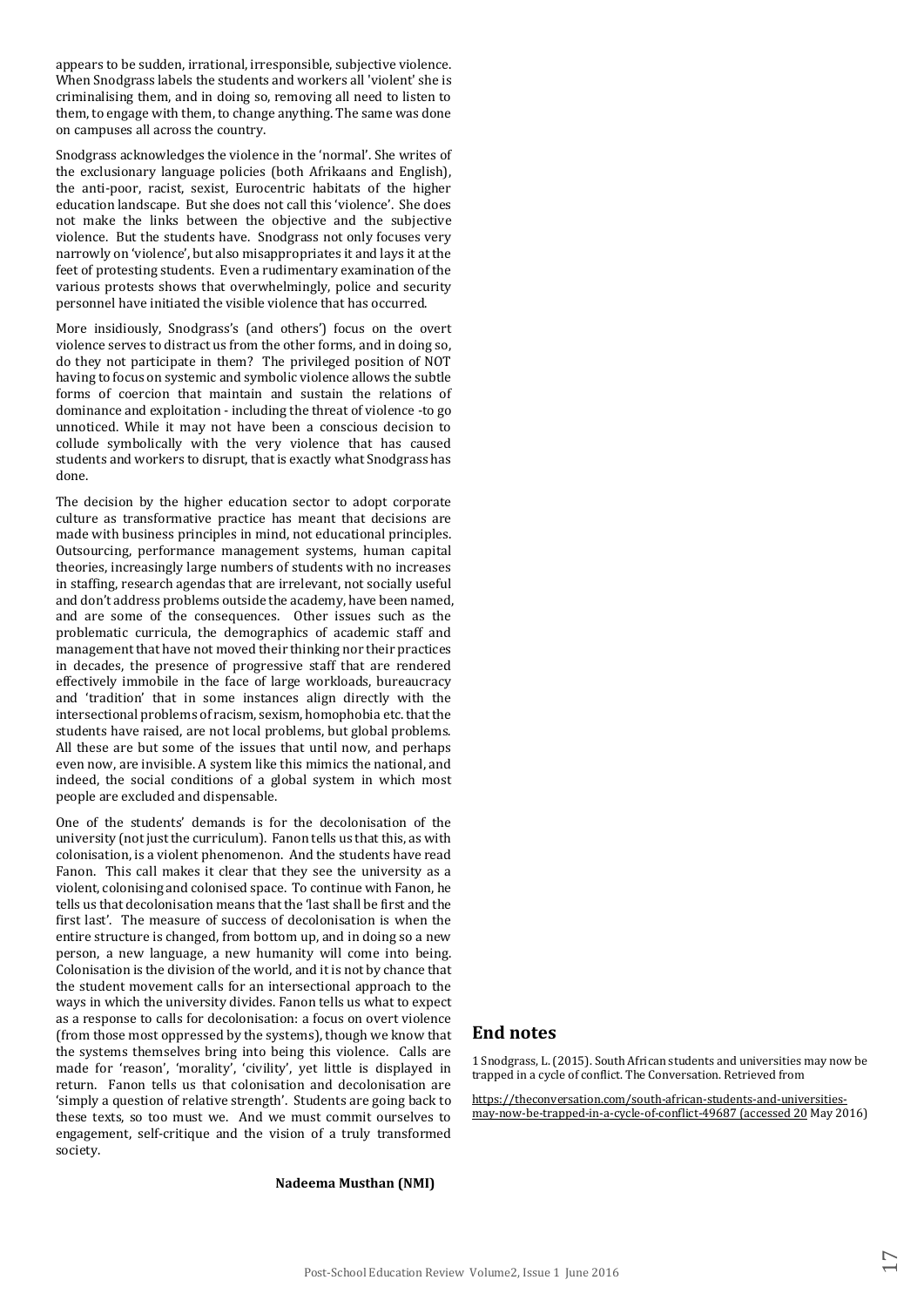# NSFAS, Fees Must Fall and the Struggle of the Working Class and the Poor in South African Post-School Education

The year 2015 saw a new wave of campaigns at different academic institutions in a way that has not been seen in post-apartheid South Africa. The movement known as 'Fees Must Fall' had students rising up to question, not only the fees but also made a call for inclusive public African tertiary institutions. Bond (2015:28) notes that:

*For those in the society and rooting for the students, this was a critical moment, perhaps ultimately as important as the breakthrough Treatment Action Campaign's fight for free AIDS medicine 15 years ago.* 

The question has to be asked about whether these protests and campaigns are actually something new and what is the common thread in these struggles?

This article will look at a study by the Centre for Education Rights and Transformation (CERT) on the experiences of young people in the Vaal. Included in the issues raised was the National Student Financial Aid Scheme (NSFAS) as the main route to education funding for the majority of the working class and the poor in the country. One of the points informing our critique of NSFAS, which is also at the center of the Fees Must Fall campaign, is that NSFAS virtually provides the only means to higher education for working class and poor youth (Zwane, 2014: 3).

It is therefore crucial that NSFAS is properly managed to holistically support the working class and poor. This should be responsive to the conditions and challenges they face. We posit that it is not enough to simply allow access for the poor students without holistic support. This article will focus on the working class and poor people's struggle to access a commodified education system.

### **NSFAS and the working class and poor's struggle for access to education**

Students at various institutions have responded in different ways. From using dialogue with university management, to pickets, protests and disruption of the normal functioning of the universities. In an interview about a protest at Vaal University of Technology (VUT) a chemistry student from Giyani in Limpopo, explained:

*….they were not providing us with money for food you see, yes and people sometimes it's hard to get money from home, enough money in fact yes, we needed assistance from NSFAS, so we were not surviving at all.* (VUT Student A, 2014)

These difficulties are not exclusive to VUT. The national nature of these experiences was brought to the fore by the national character of the Fees Must Fall movement.

A section of students referred to as the 'missing middle', who are students judged ineligible for the scheme, even though in reality their parents cannot actually afford their fees. A student from Limpopo, who is in this position, explains what his mother goes through:

*….I don't think she can but she's trying her hardest because she is taking loans and all that, but then I think I deserve it, I think I deserve it because I have three other siblings, my sister who is doing Grade 11 and my other two sisters who are doing Grade 2 and Grade 3, so my mother is paying for all of us, you see so I think I deserve to get the NSFAS…* (VUT Student B, 2014)

This is a point echoed by the Higher Education Minister in Phakathi (2015). "It's… your ordinary civil servant. Your teacher, your nurse,

#### **Khomotso Ntuli**

your police (officer) who are earning significantly more than (R122,  $000$ ."

Noting the strengths of the scheme in providing education funding for the majority of the poor and working class students, the 2010 NSFAS Ministerial Review Committee Report also pointed to various shortcomings in the scheme. Included among others is the failure to timeously channel funds from one institution to where they are needed when they have not been used. The report also pointed to the challenges in the scheme's debt recovery which was at the time was 26% of the total funds loaned. This low recovery rate could either be as a result of inefficiencies in the recovery process or the lack of employment of the beneficiaries of the scheme as part of the wider youth graduate unemployment challenge. The latter is an important concern when looked at through the anxieties that some of the participants in the research related about feeling indebted during studies and without certainty of employment post graduation.

With the challenbges related above, the difficulties to access education, with rising fees is an important concern, which when looked at through the lens of education being a right, especially in the context of post-apartheid South Africa are important elements of the post schooling sector.

Kassa (2015:5) in Ikamva notes that:

*The Fees Must Fall movement was triggered by a protest at the University of Witwatersrand over a 10.5% fee increase. Soon after other universities raised similar concerns. The movement quickly made links with broader demands for decolonization and the call for Free Education Now. It's roots can be traced to the Rhodes Must Fall Movement and protests against the National Student Financial Aid Scheme (NSFAS).* 

It is important to put the fee increase in the context of the above mentioned challenges already faced by students. These include unsettled fees at the end of the year, difficulties with accommodation and lack of food, especially for those who do not have relatives in the area where they study.

It is in this context that we agree with Bond (2015) that the doubledigit increase was the flash point that led to the nationwide protests. It is also worth appreciating that in as much as President Zuma agreed to no fee increments for the year 2016, it would be a mistake to limit this to just the increase. It is in this context that we see the link that students made between the Fees Must Fall movement and the outsourcing of workers in universities as an important one, showing that this is not just about students and fees, but essentially about the experiences of the poor and working class in South Africa.

#### **Conclusion**

The Fees Must Fall movement did not just start in the year 2015 but has risen on the tide of generalised hardship that have been experienced by a number of students and workers in South African tertiary institutions. The link between the Fees Must Fall movement and End Out Sourcing is an important one, and this comes to the fore when students view their challenges holistically. We conclude that these are struggles worth taking seriously, not only as those facing students but struggles of the poor and working class in South Africa.

#### **Khomotso Ntuli (CERT)**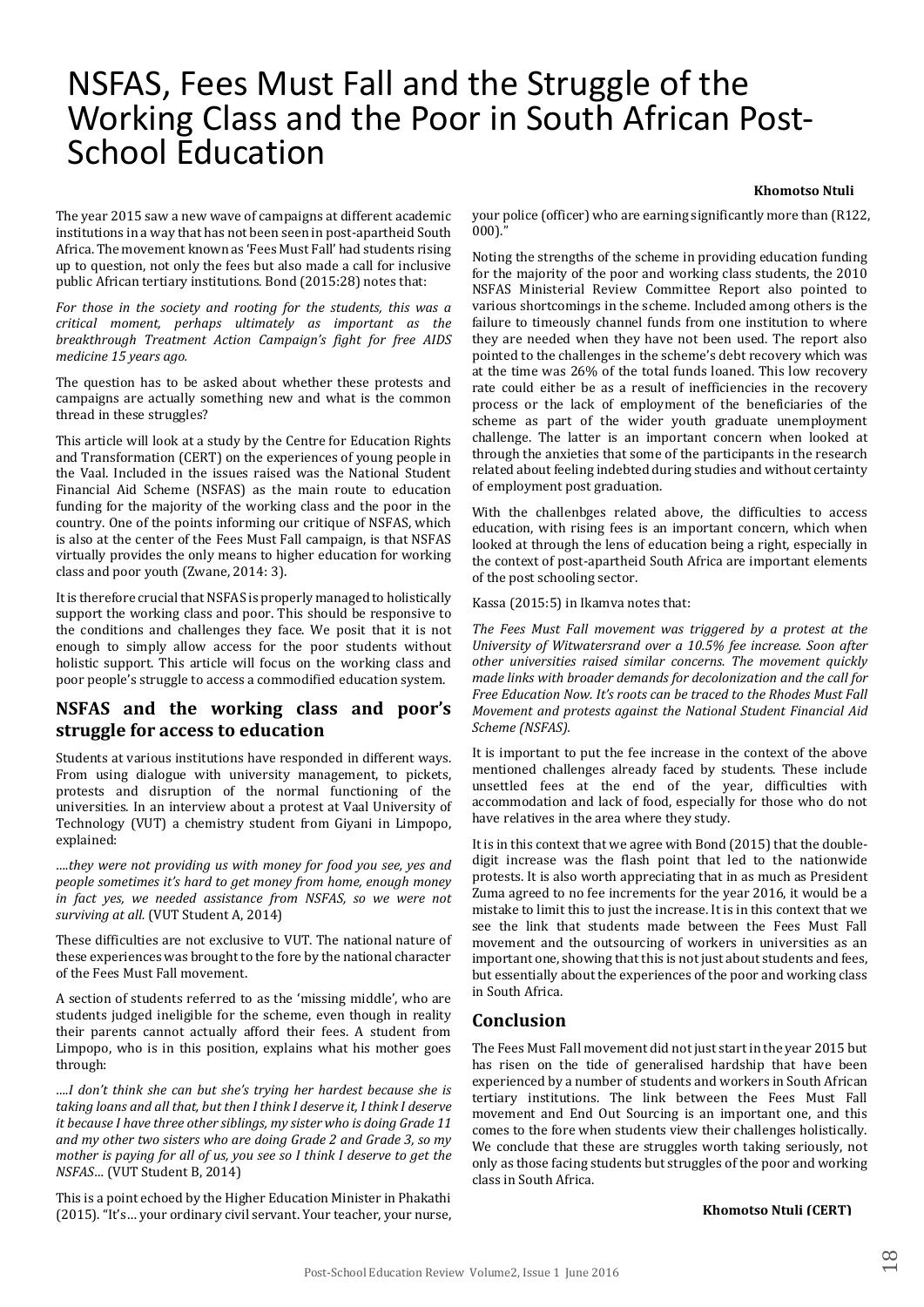#### **References**

Baatjies, B. (2015) Adapt and Die. South African Labour Bulletin. (39)4: 39- 41

Bond, P. (2015) Student Protests, First Big Victory Won. South African Labour Bulletin. 39(5). 26-28.

Kassa, H. (2015) #FeesMustFall #EndOutsourcing-Deepening Cracks in Post-Apartheid South Africa. Ikamva No 2. Education Policy Consortium.

Ntuli, K. (2015) Youth Experience in Post School Education and Unemployment in the Vaal. Post Education Review, 1(4): 20-21.

Phakathi, B. (2015) Higher Education Department to Look at how 'missing middle' Students can Benefit from NSFAS. Retrieved from:

http://www.bdlive.co.za/national/education/2015/08/06/highereducation-department-to-look-at-how-missing-middle-students-canbenefit-from-nsfas

(Accessed on12 March 2016)

South Africa. Department of Higher Education and Training. (2010) Report of the Ministerial Committee on the Review of the National Student Financial Aid Scheme. Retrieved from: http://www.dhet.gov.za/Reports%20Doc%20Library/Report%20of%20t he%20Ministerial%20Committee%20on%20the%20review%20of%20th e%20National%20Student%20Financial%20Aid%20Scheme.pdf (Accessed on 10 May 2016)

Zwane, S. (2014) Is NSFAS doing what it is supposed to? EV2 News, No 2. Centre for Education Rights and Transformation. University of Johannesburg

#### **Data**

VUT Student A. (2014) NT [Interview]. 28 October 2014

VUT Student B. (2014)NT [Interview]. 27 October 2014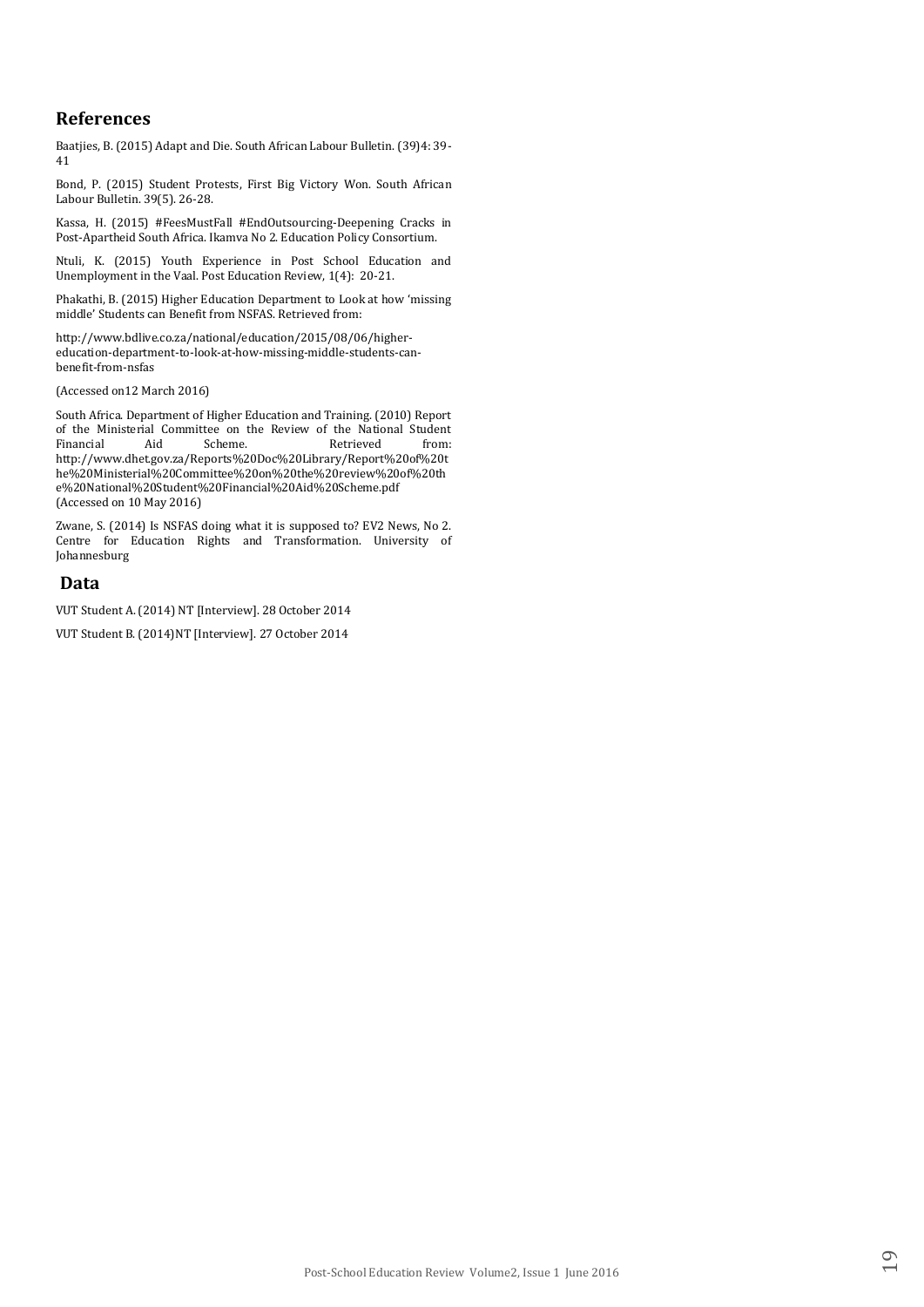# Some thoughts on the purposes of education in society

**Enver Motala, with contributions from members of PPEN**

*We reprint here an article first published on the PPEN website in 2010*

What are the purposes of education in society? Very often the focus is on the achievement of particular skills for the labour market to the exclusion of other important purposes, and at other times, on some other special function of education alone. In our view education has several purposes which are important both for the individual and society; for the development of democratic systems and for genuine socio-economic, political and cultural development. It has meaning for how society is organized and for the relationship between social systems and the natural environment. It has the potential to meet the aspirations and hopes of society as a whole and not only of privileged minorities.

We think that these purposes need to be discussed widely in society so that the broad and inclusive purposes of education are not ignored in favour of narrow ends. The relationship between education, democracy and human and ecological development provides the broader framework for linking growth in individual capabilities and the wider social good.

We choose six such broad purposes as illustrative of the role of education in society. These include (i) effective communication skills; (ii) good numeracy (iii) understanding the physical world; (iv) understanding society; (v) developing meaningful relationships; and (vi) affirming our children and their potential. These objectives are not intended to be exclusive, but rather provide areas of focus consistent with the wider project of deepening democracy in South Africa. We explain these purposes below.

#### **Effective communication skills**

Meaningful education implies that all human beings are provided with the means to read, write and communicate effectively. Millions of people throughout the world who cannot read and write find their lives limited by a lack of basic literacy which is essential to human dignity and self-respect. Literacy enhances participation in social, cultural, religious and civic life; enables people to recognise their names in writing; and banishes the ignorance to which so many people have been condemned for so long. Without reading and writing skills, people are vulnerable to exploitation, abuse, discrimination and prejudice, social exclusion and deprivation.

A large part of human knowledge and experience is mediated through language – and especially in the early stages of life, the mother tongue of the individual in her/community. This early use of mother-tongue is indispensible to all future learning and the negotiation of writing and other text. Deprived of this learning, millions will simply not be able to negotiate the world around them fully and will be disadvantaged throughout life. Learning through mother-tongue facilitates becoming a citizen with the capacity to read a newspaper, to fill in a form, to apply for an ID document, to open a bank account, to interpret a till slip, to read a novel, to help a child with homework, and to write his or her own story and to be able to participate in society, as well as to make choices in life. It is important too because it also has the potential to ignite a culture of reading, facilitating the exploration of diverse ideas, and encouraging public debate, discussion and critical thought.

In a world where English is dominant as a global "economic" language, effective skills of communication include the development of other languages. The task of developing other languages in a country with eleven official languages is both daunting and exhilarating. The challenges are many. They include expanding access to the use of English itself as the basis for negotiating a difficult world, and requires, for those whose home

language is not English the development of a strong mother-tongue system of instruction in the early phases of education for the development of knowledge. They include an expansion of access to African languages—a child without access to African languages is ill-prepared for life in South Africa.

### **Numerical confidence**

The second core purpose of education concerns the ability to measure, analyse, plan, and relate to and use numbers. These abilities are essential in daily life. It is difficult for those who are numerate to imagine how difficult life can be if one does not have a confident grasp of numbers, including sizes, measurements, quantities, dimensions, costs, and interest rates.

Confidence with numbers is essential to the daily survival of families. A young person who is starting a family needs to know how to manage finances and to balance daily household, education and health expenses. What is the relative cost of buying expensive shoes, investing in a business, or buying schoolbooks for one's children? An employed person should have some understanding of wages, inflation, salary increases and taxes. So, too, someone who is starting her own business must have some understanding of interest rates, access to capital, production costs, fluctuations in commodity prices, and the management of input and output costs. Anyone who is trying to make sense of society requires tools to understand the quantity of resources used in society, their value, and how government and society makes choices about its priorities as well as the trade-offs and consequences of the choices made for social equality and inequality, wealth and poverty. Without numerical confidence, how can we assess the trade-offs between investments in education, military hardware, water services, health care or roads? How can we make choices between expenditure that serves the public good and that which serves the narrow interests of social and political elites?

### **Understanding the physical world**

Education needs to provide children with tools for understanding the ecological world and especially the relationship between human beings and the natural environment or as some have put it, between 'nature and culture'. This need has become especially relevant and urgent because of the immensely destructive potential that has been unleashed on the planet by particular forms of social life – especially as a consequence of the global power of corporate capitalist enterprises. At its most basic level, science education must promote both the curiosity of young people and their ability to think critically about how human actions impact on nature.

Understanding the physical world has many aspects. Children who understand nutrients, plant and animal biology, and the human body are in a better position to care for their bodies, families and environment. Hey understand better the relationship between human beings and the physical environment of which they are, like plants and animals, a part. Concepts such as ecology, environment, matter, energy, atomic structure, periodic tables, and the nature of chemical reactions help children to understand the makeup of the physical world. An understanding of the universe, albeit limited, helps place our earth in perspective in its interrelationship with the planets, sun, stars and galaxies. It encompasses wonder in contemplating the many things that science has not fully grasped. It must make all of us more conscious of the impact on and responsibility for the physical environment. It must provide the seeds of inquiry for future scientists and innovators in the areas of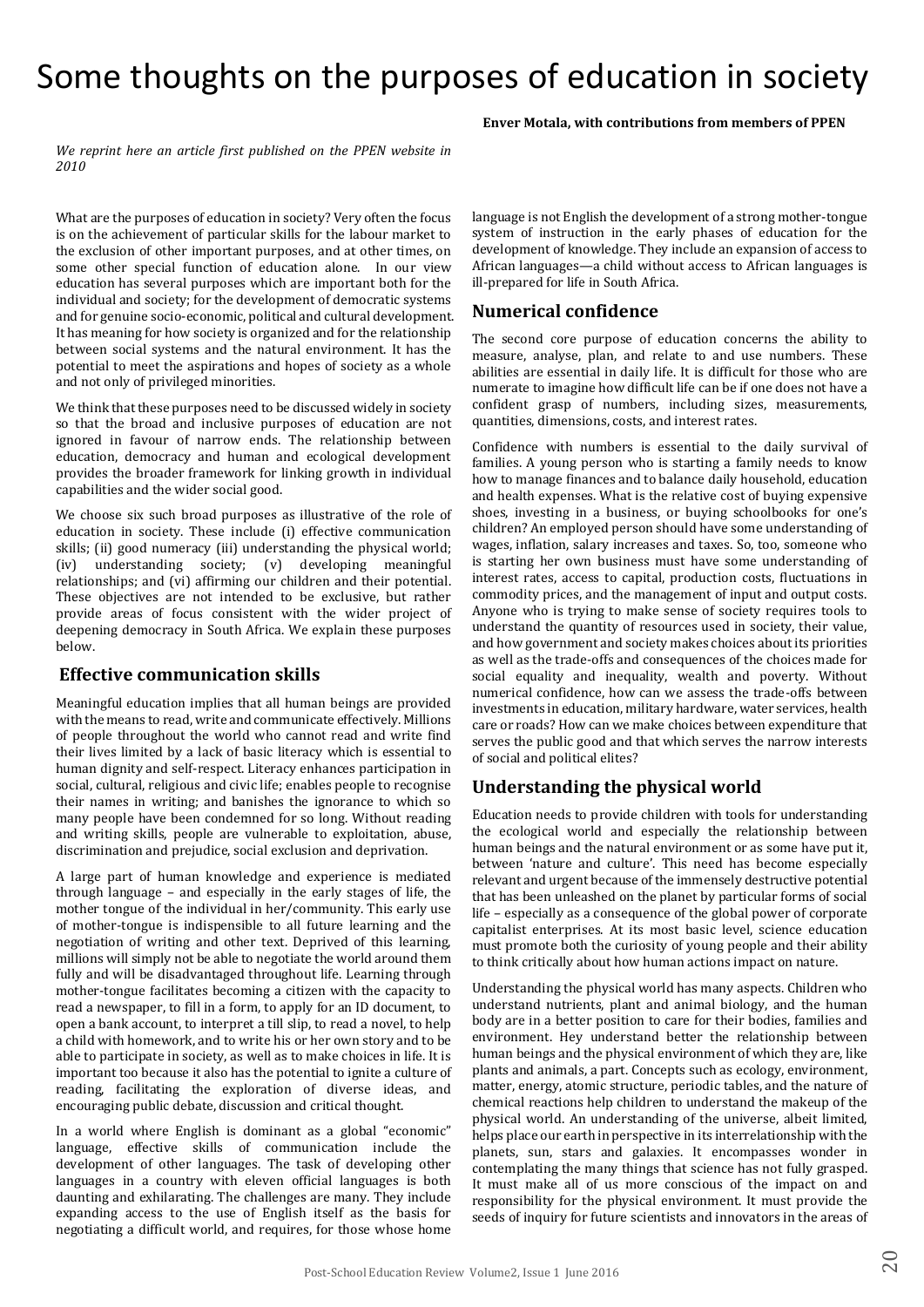sustainable and environmentally sound technological developments.

An emphasis on the physical world needs to foster a broad approach to science and society, harnessing all of human knowledge as it has developed over the millennia – without privileging some knowledges and ignoring others, since human knowledge has developed over many thousands of years in many parts of the world – certainly many thousands of years before it became associated with the 'enlightenment' in Europe.

#### **Understanding history and society**

Another core purpose of education is to enhance our understanding of society and our role as agents within it. Education must provide an understanding of the complexities of society—its social makeup, its demographic, geographic, regional and cultural diversities, its socio-economic realities and patterns. Understanding society implies an understanding of social power in all its forms—the power of government, civil society, the global corporations, organised labour, technology, and individuals; men, women and children. It also implies an understanding of powerlessness, and the social and historical reasons why some members of society are marginalized and vulnerable. In such societies it is particularly important that those who remain marginalized and socially vulnerable are able to develop the agency for and participate in social change.

A good educational system teaches us how to think critically about the things we see around us. It challenges common-sense notions of how society and nature works. It enables us to ask difficult and sometimes uncomfortable questions about the nature of society, with a view to making it more democratic, humane and fair.

 Understanding society requires young people to understand history. This includes both their own personal and family histories and the history of the societies and communities to which they belong. Without such knowledge they all of us are disempowered and remain unaware of the important events, traditions, ways of thinking and past and present struggles. Similarly we need to understand the patterns of today's South Africa—and the patterns of poverty and privilege in South Africa and across the world— as a direct consequence of our colonial, apartheid and post-apartheid histories. Passing on an understanding of history is one of the most powerful tools in building social justice. It can provide a defence against social privilege and racism, act as a catalyst in empowering young people to act consciously in transforming society, and can teach empathy, justice and compassion. It provides society with a collective memory of the crimes perpetrated in support of social privilege and can hopefully prevent a repetition of these crimes by deepening our awareness of their danger to genuine democracy.

It should help us all to see the present as history and to participate consciously in the shaping of events and ideas, to be the 'subject' and not merely the 'object' of the ideas and agendas of other interests.

### **Developing meaningful relationships**

In South Africa, the racist and exploitative system developed over the centuries has had a profound impact on relationships in South Africa. Its overarching effect was to deny our common humanity through the development of authoritarian and inequitable social structures which sought to reinforce the value of obedience over creativity, of hierarchical authority over democratic practices, of violence over democratic process and greed over fairness. Historically, there has been an unrelenting attack on social equality, tolerance, openness and compassion. Added to this is the dangerous obsession with 'race' and essentialized 'ethnicity' based on false stereotypes. These should be counteracted consciously through educational processes.

The education system should be designed to provide young people with the possibilities of developing diverse relationships of trust and respect. Young people need to interact with each other in ways that reinforce our common humanity, develop respectful relationships, religious tolerance, combat racism, sexism and gender based violence, prejudice and stereotyping, and oppose the bullying and silencing of children within our schools.

The concept of Ubuntu derived from our history and traditions is a profound call for recognizing our common humanity, and is deeply rooted in the importance of human relationships of compassion and care. That is why a core objective of a democratic education system must be to provide all of us with the experience and skills of developing meaningful relationships.

Moreover, this approach to education is necessary to confront the rampant individualism that is so pervasive in all societies. This individualism, based on the idea that 'my own needs' are the only thing worth striving for, breeds uncaring competitiveness, greed and a disregard for the needs of others. It leads to contempt for those who are less able or fortunate in society. It provides fertile ground for the development of anti-social values based on consumption, greed and an uncaring attitude. The education system must find ways to support the development of caring attitudes and values which support the creative abilities of individuals in ways which are socially meaningful and uplifting and which support the development of collective approaches to the many challenges faced by society. This is entirely possible through the schooling system and in educational processes taking place in communities, villages and townships. The education system should strive to teach the idea that 'enough is as good as a feast' and that the 'dog-eat-dog' approach that is so widespread in the world today is immoral and has no place in caring and just societies.

#### **Affirming our children and their potential**

The system of education under Apartheid served to undermine children's belief in their own capacity, their beauty, and the strength and capacities of their home communities. This legacy has had a devastating effect on our society—culturally, socially, psychologically and economically. One of the most important objectives of public education is to provide young people with a sense of confidence in their own potential and in the possibilities for them. It is true that when a child can read, write and communicate, is numerate and can understand society better, her self-confidence is enhanced greatly. This means that education should not be limited to the achievement of a specific skill alone. It is about providing children with a sense of "I can"—I can learn, I can do new things; I can contribute to my community and to the world. It is fundamentally about teaching young people both how to learn and the love of learning as a tool for understanding a complicated world. It is importantly about a belief in the intrinsic beauty and capacity of all young people, and providing them with a guide to finding their strengths instead of reinforcing patterns of fear and self-doubt. We take it for granted that there are some fundamental purposes of early education. One purpose of education is simply to expand children's knowledge of things they previously did not know. And as we said another purpose would be to enhance their ability to read and write and to enjoy the world of written text so that their reading can augment their knowledge though the wonder of learning.

These purposes of education need to be discussed more fully so that the appropriate actions are taken to achieve the objectives that are related to these purposes. It would mean a thoroughgoing rethink of the most appropriate and meaningful ways of designing the education system, what its focuses should be and the choices that must be made by society and government to give effect to these core purposes and objectives which are essential to the development of a humane, fair and just society.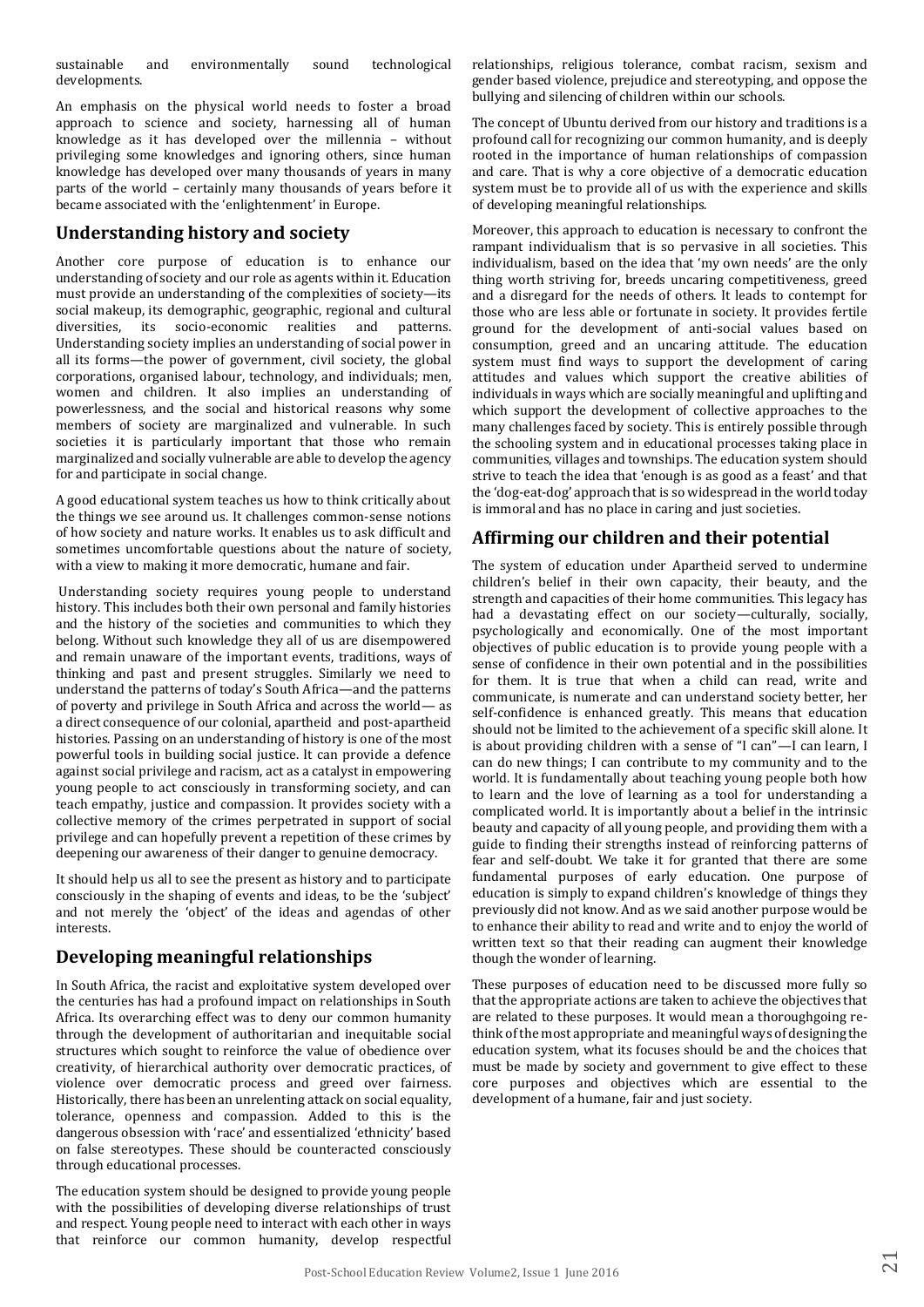# Book Review: 'The Universe of Science' by H. Levy

**I recently came upon a little book published some 80 years ago titled The Universe of Science and written by H. Levy then Professor of Mathematics at the Imperial College of Science, University of London .** What a gem it is. Professor Levy takes issue with an idea that still pervades so much of thinking about science. He says that:

*The assertion of contemporary scientists, who state that the Universe is a fickle collection of indeterminate happenings, and a great thought in the Mind of its Architect, a Pure Mathematician, serves merely to divert the activity of the scientific brain from its concentration on the contradictions and confusions of the all too real outward world to a state of passive and unreal contemplation.* (Page vii)

Levy reminds us of the of the importance of the lessons we might learn from history in all its fullness and the importance of science as an 'outgrowth' that is intended firstly to promote social ends. He argues that understanding science in this way prevents its isolation from 'social ends.' Such isolation he says, 'can lead to nothing but false and dangerous conclusions'. He complains that science is taught as though it has its 'own ends' and is not so connected to social issues and about how schools treat subjects as if they are disconnected from each other. In this way the subject of 'social culture,' for instance, which for him is a 'primary subject' finds no place in what is taught and learnt and the values that inform how an individual develops bears no relation to social issues. He refers to the ever present danger that 'only those fields of study may be encouraged that bear an immediate relation to the industrial practice of the day … but it inevitably builds up systems of values in each subject that cannot be reconciled as between subjects.' (Page x) Referring to the subjects of mathematical physics in particular (and he was a renowned mathematician) he warns about it becoming an almost separate science 'where facts about the world are proved rather than discovered by observation and experiment'. In this way numbers which were intended to be measures of quality and quantity are separated from reality.

In the first chapter he deals with how important it is to understand social and natural phenomena by asking the right questions. This was of prime importance because how the question is framed determines the answer that follows. And because change is continuous even the questions asked would need to be modified to suit their particular contexts. Moreover, he argues that these questions take place in a social context since we are not 'isolated threads' of personal experience alone given that we too have passed through a variety of experiences and a 'succession of environments' intrinsic to our being. And often each of us thinks that our experience is entirely unique 'ignorant of the fact that each one of us largely 'mirrors' the ideas that are dominant in our society. As he says 'each of us has inherited a social environment, home, school, friends and acquaintances, science music, literature, churches, prisons, trade unions, works and professions, societies and laws.' (Page 3) Indeed we think that we have inherited an already existing 'social machinery' when in fact 'it has inherited us'. We enter into existing society through what has been established through history and we need to bear in mind the contributions made to the present by a long line of previous generations. And even in so-called modern societies many of the problems that have existed for centuries are prevalent, despite the many 'cultural' achievements of human beings. In this he talks of

These modern cultured people, have hardly recovered from a world-wide slaughter and starvation of men, women, and children. In an age outstepped by its limited scientific knowledge they can only gape in superstitious surprise at the mysterious disease that **Enver Motala**



condemns whole classes of society to perpetual penury. They invent their justifications and their explanations as glibly as they demonstrated the ethical need for international murder.

Although he was obviously referring to Europe and its leaders in the War years of the 20th century, what he says has profound meaning for us today and suggests that for the great majority of the world's most oppressed populations very little has changed. Despite the huge advances in science and technology since the end of the World Wars, 'penury' affecting so many people in the world continues and 'justifications and explanations' are no less apparent than they were when Levy wrote his book.

He reminds us that science cannot be associated with the 'absolute moral and religious beliefs erected … as beyond criticism, imposed upon a changing society from above', nor can it be taken to be a 'rigidly prescribed framework'. One assumes that he is referring to the dogmatic ideas of those in power who often maintain it by refusing to accept that there could be other ways of pursuing social issues. What he says can be as much an indictment of the present in which those in power have no inclination to listen to the ideas and perspectives of those who are not - and especially of those members of society and their communities that are totally marginalized through the exercise of power.

He is c critical of the idea that the scientific worker can be separated from the 'social movement' of science or that, relying on the privilege of education, we can study phenomena in an unbiased way to somehow produce knowledge and the solutions to social issues as 'dispassionate observers'. He is critical of what is often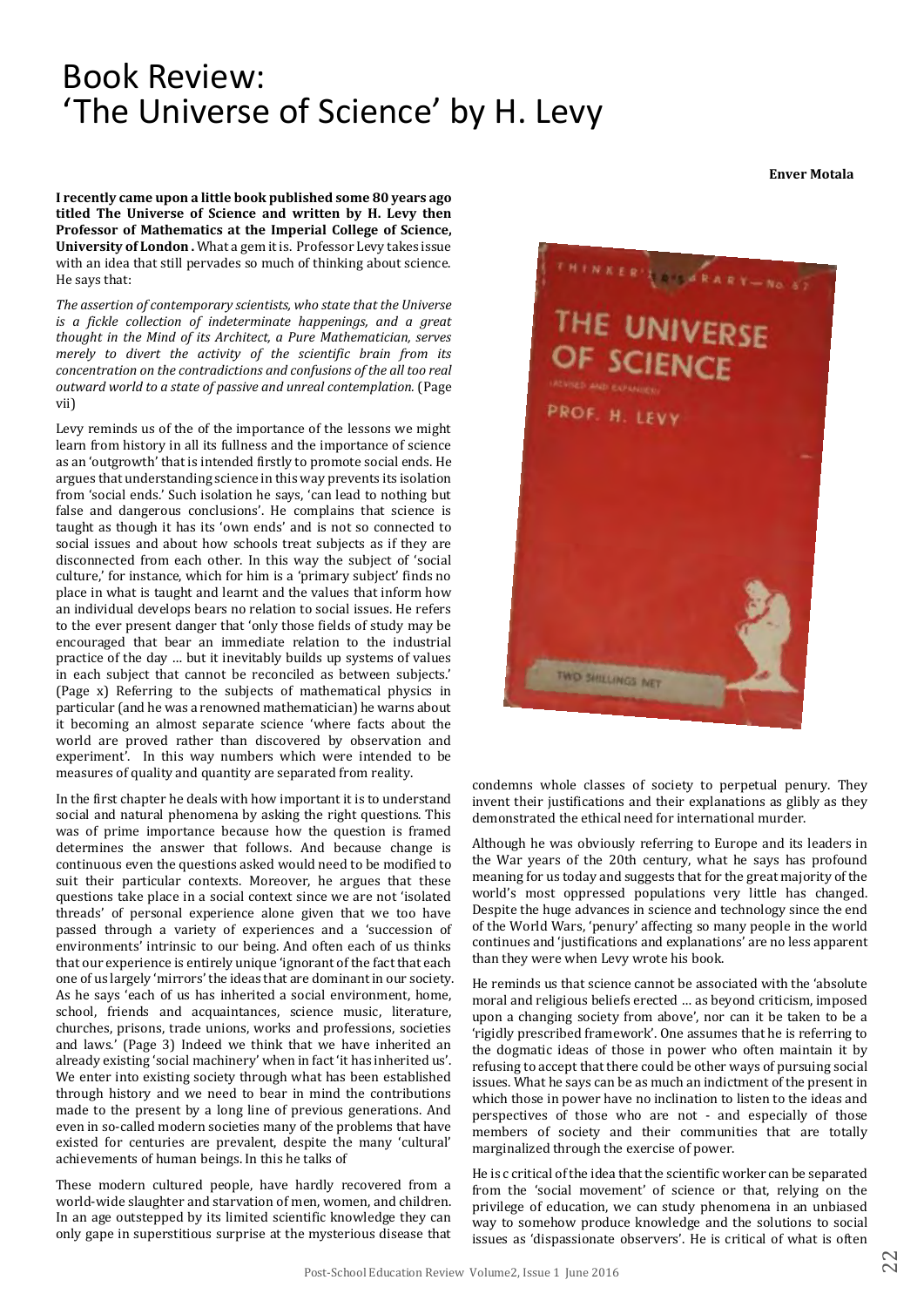regarded as 'objectivity' because the apparent objectivity of this outlook is fallacious' since 'our thought and our estimates are coloured by the environments through which we have passed.' (Page 14.) Accordingly, as he avers, we cannot separate ourselves our body and mind, from the processes by which they are formed and the institutions through which 'we have passed'.

There does not exist a separate and completely isolated entity "I" … What we call "I" is inseparable from the moving piece of matter that will still bear our name when it has crumbled to dust.' (Page 17)

Even the language we use to describe our experience of the world has a history and a context and it carries with it a set of assumptions about what meanings we give to particular concepts and words which are inseparable from the usage of such language. These assumptions, unless they are made explicit can give rise to 'false explanations' and require us to understand the limitations of particular usages of concepts outside the context of their usage given the 'illusion of the permanence and separate existence of objects in the universe.' (Page 20.)

Levy explains how the process of 'isolating' oneself from the real world takes place and the role played by mathematics in this since the idea that 'the architect of the universe is a pure mathematician' has taken hold and this has in turn resulted in separating mathematics form the 'real' physical world. In his view mathematicians have 'forged a colossal weapon of thought that has tended to obscure the physical basis on which the whole structure rests, and science and the modern world have taken on the appearance of a terrifying mathematical theorem'. (Page 33)

Scientific work, as he calls it, has distinct activities in it. The first has to do with the classification, sorting and measurement of objects usually followed in the natural sciences by experimentation under carefully controlled conditions. These are very much a part of what has come to be known as the empirical scientific method. Arising from this can be the logical deductions that can be made about what is empirically testable. The experimenter's logic is based on physical properties in the first place and requires therefore that a mathematical proof be backed by physical experience otherwise the development of theories or laws remains essentially a 'field of speculation'. (Page 35)

What is remarkable about Levy's book is that it is an explanation of what has come to be even more pronounced in the present world. Now even more than before so much of science is taught in ways that remove it from the real world and so many scientists and others regard science as simply 'objective' knowledge and as if it is 'neutral' in relation social power and its effects. Yet, for many people it is clear that the bulk of the expenditure in scientific research is closely related to its military purposes especially in countries like the US which is more-or-less permanently engaged in conflicts in so many parts of the world. He teaching of science too is implicated in this because it is taught as a discipline that has little relevance to those questions that are 'political' even though science is hugely implicated in the political economy of the world and especially in the choices about what research should be funded. Science is also taught in ways that does not permit students to learn about the interconnections between the various areas of knowledge and the need for their integration. You will sometimes hear a mathematics student saying that everything can be reduced to numbers, making other explanations redundant. In this way particular types of knowledge are favoured against others and especially against a broader and more general understanding of social and environmental questions.

Levy warns against overstating the distinction between the particular and the general as follows

If the process of verification of the generalization is to convert it by a system of isolated symbolism (such as in mathematics) to a verification of particular groupings of symbols, every so-called generalization is a particular. It is, if we like, the particular case of the wider Isolation, and therefore in this sense again it is valid only within the limitations that allow of the sub-isolate. (page 117)

What Levy is suggesting is that while symbols, such as in mathematics – might have an important value for mathematical thinking, they should not be used to isolate particular phenomena from wider, and especially social, interpretations. The further implication of this is that we should examine all knowledge – whether in the social or natural sciences and humanities, critically and that this should be done specially to seek greater integration of the types of knowledge that comes from the discipline based academic knowledge and the boundaries constructed for their separation from each other. By doing this the important issues we face in society, including in the natural environment, can be examined and understood more fully and knowledge made more socially useful.

#### **Enver Motala (NMI)**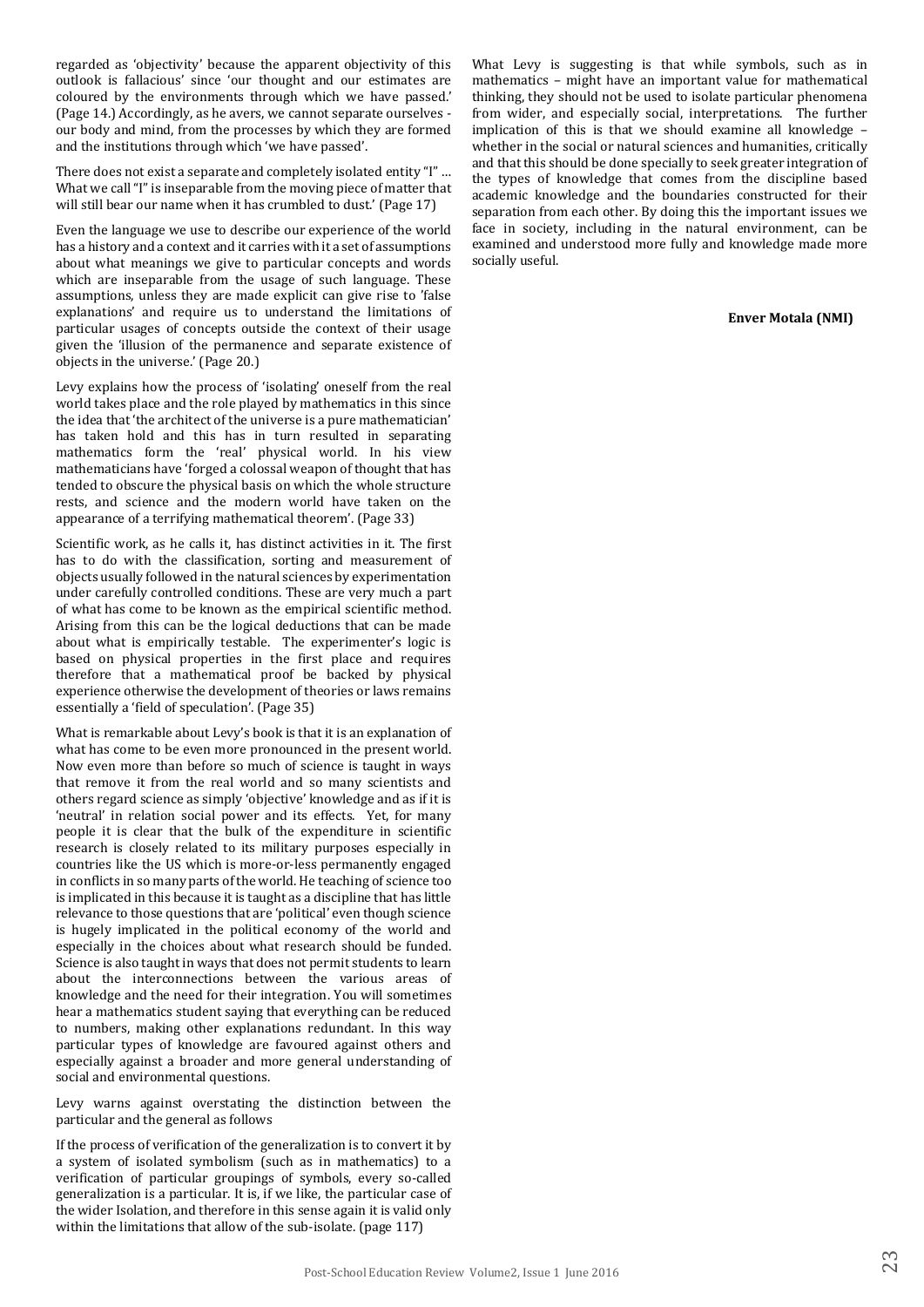

# higher education & training

Department: **Higher Education and Training REPUBLIC OF SOUTH AFRICA** 

This publication was produced with the financial assistance of the Department of Higher Education and Training (DHET). The views expressed in these publication are those of the authors. In quoting from this publication, readers are advised to attribute the source of the information to the author/s concerned and not to the Department.